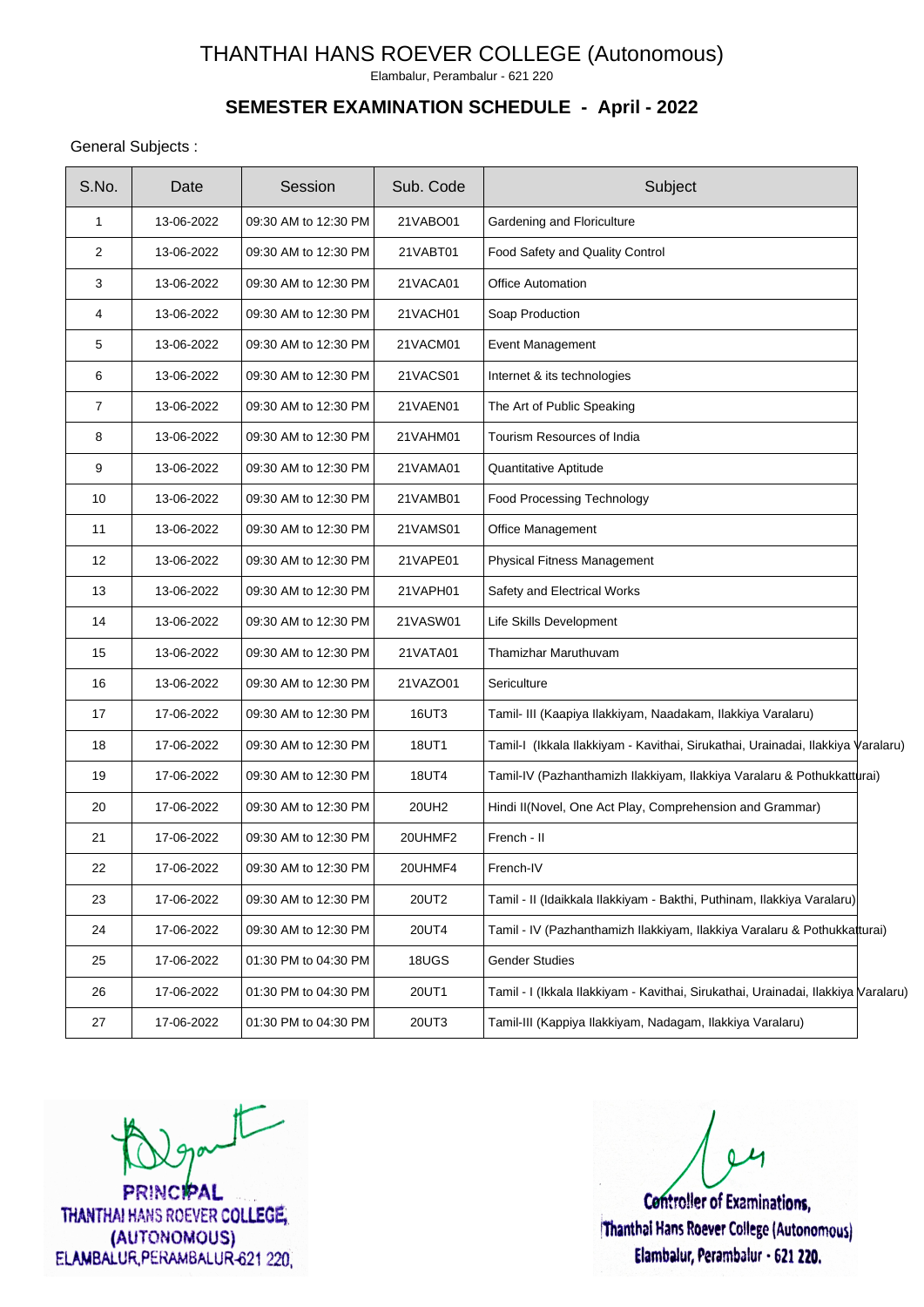General Subjects :

| S.No. | Date       | Session              | Sub. Code    | Subject                                                                  |
|-------|------------|----------------------|--------------|--------------------------------------------------------------------------|
| 28    | 18-06-2022 | 09:30 AM to 12:30 PM | <b>16UE4</b> | English-IV (One Act Plays and Effective Communication Skills)            |
| 29    | 18-06-2022 | 09:30 AM to 12:30 PM | <b>18UE4</b> | English-IV (One Act Plays and Effective Communication Skills)            |
| 30    | 18-06-2022 | 09:30 AM to 12:30 PM | 20UE2        | English - II (Communicative English - II)                                |
| 31    | 18-06-2022 | 09:30 AM to 12:30 PM | <b>20UE4</b> | English - IV (Language Through Literature and Communicative Skills - II) |
| 32    | 18-06-2022 | 01:30 PM to 04:30 PM | 20UE1        | English - I (Communicative English - I)                                  |
| 33    | 20-06-2022 | 09:30 AM to 12:30 PM | 18UCS4NME2   | Fundamentals of Information Technology                                   |
| 34    | 20-06-2022 | 09:30 AM to 12:30 PM | 18UTA4NME2:1 | Medai Petchu Kalai                                                       |
| 35    | 20-06-2022 | 09:30 AM to 12:30 PM | 20UBO4NME2   | Horticulture                                                             |
| 36    | 20-06-2022 | 09:30 AM to 12:30 PM | 20UBT4NME2   | Pharmaceutical Biotechnology                                             |
| 37    | 20-06-2022 | 09:30 AM to 12:30 PM | 20UCA4NME2   | Internet and its Applications                                            |
| 38    | 20-06-2022 | 09:30 AM to 12:30 PM | 20UCH4NME2   | <b>Health Chemistry</b>                                                  |
| 39    | 20-06-2022 | 09:30 AM to 12:30 PM | 20UCM4NME2:1 | Principles of Commerce                                                   |
| 40    | 20-06-2022 | 09:30 AM to 12:30 PM | 20UCS4NME2   | Fundamentals of Information Technology                                   |
| 41    | 20-06-2022 | 09:30 AM to 12:30 PM | 20UEN4NME2   | Personality Development                                                  |
| 42    | 20-06-2022 | 09:30 AM to 12:30 PM | 20UES        | <b>Environmental Studies</b>                                             |
| 43    | 20-06-2022 | 09:30 AM to 12:30 PM | 20UHM4NME2   | <b>Basic Baking</b>                                                      |
| 44    | 20-06-2022 | 09:30 AM to 12:30 PM | 20UMB4NME2   | Microbial Diseases and Control                                           |
| 45    | 20-06-2022 | 09:30 AM to 12:30 PM | 20UMS4NME2   | Advertising and Sales Promotion                                          |
| 46    | 20-06-2022 | 09:30 AM to 12:30 PM | 20UPE4NME2:1 | Basic of Yoga Education                                                  |
| 47    | 20-06-2022 | 09:30 AM to 12:30 PM | 20UTA4NME2:1 | Arasuppanikanath Tamil                                                   |
| 48    | 20-06-2022 | 09:30 AM to 12:30 PM | 20UTA4NME2:2 | Special Tamil-II                                                         |
| 49    | 20-06-2022 | 09:30 AM to 12:30 PM | 20UZO4NME2   | Human diseases                                                           |
| 50    | 20-06-2022 | 01:30 PM to 04:30 PM | 16UPE3NME1   | Fundamentals of Yoga                                                     |
| 51    | 20-06-2022 | 01:30 PM to 04:30 PM | 20UCS3NME1   | Working Principles of Internet                                           |
| 52    | 20-06-2022 | 01:30 PM to 04:30 PM | 20UVE        | Value Education                                                          |
| 53    | 21-06-2022 | 09:30 AM to 12:30 PM | <b>18UE3</b> | English-III (Short Story and Effective Communication Skills)             |
| 54    | 21-06-2022 | 01:30 PM to 04:30 PM | 20UE3        | English - III (Language Through Literature & Communicative Skills   I)   |

 $t$ 

**PRINCIPAL** THANTHAI HANS ROEVER COLLEGE, (AUTONOMOUS) ELAMBALUR, PERAMBALUR-621 220

**Controller of Examinations,** Thanthai Hans Roever College (Autonomous) Elambalur, Perambalur - 621 220.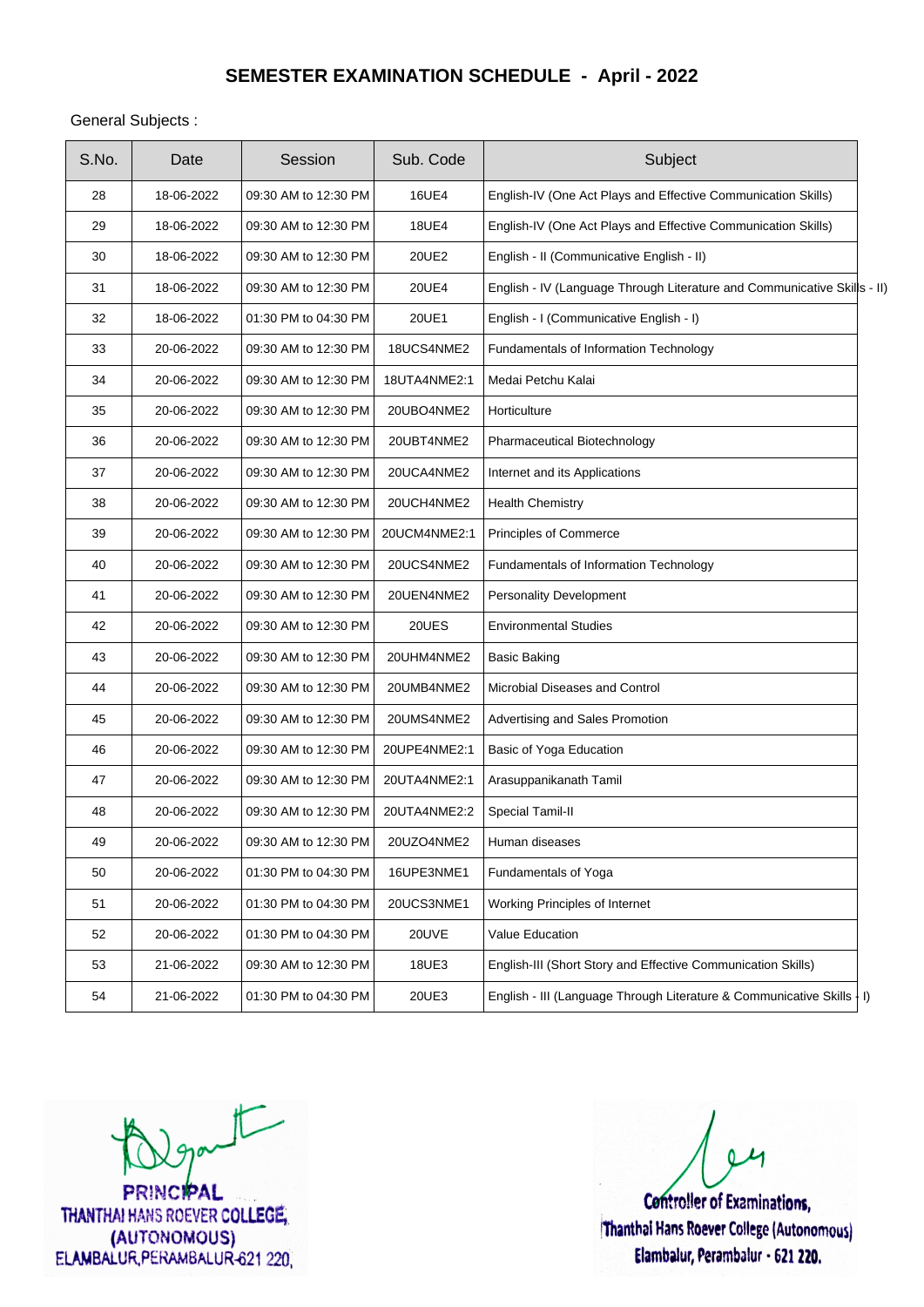General Subjects :

| S.No. | Date       | Session               | Sub. Code    | Subject                                                     |
|-------|------------|-----------------------|--------------|-------------------------------------------------------------|
| 55    | 24-06-2022 | 101:30 PM to 04:30 PM | 18UCS3NME1   | Working Principles of Internet                              |
| 56    | 24-06-2022 | 101:30 PM to 04:30 PM | 18UTA3NME1:1 | Pottithervukana Tamil                                       |
| 57    | 25-06-2022 | 09:30 AM to 12:30 PM  | 16USSD       | Soft Skills Development                                     |
| 58    | 25-06-2022 | 09:30 AM to 12:30 PM  | 18USSD       | Soft Skills Development                                     |
| 59    | 25-06-2022 | 101:30 PM to 04:30 PM | 18UT3        | Tamil- III (Kaapiya Ilakkiyam, Naadakam, Ilakkiya Varalaru) |

 $t$ 

**PRINCIPAL** THANTHAI HANS ROEVER COLLEGE, (AUTONOMOUS) ELAMBALUR, PERAMBALUR-621 220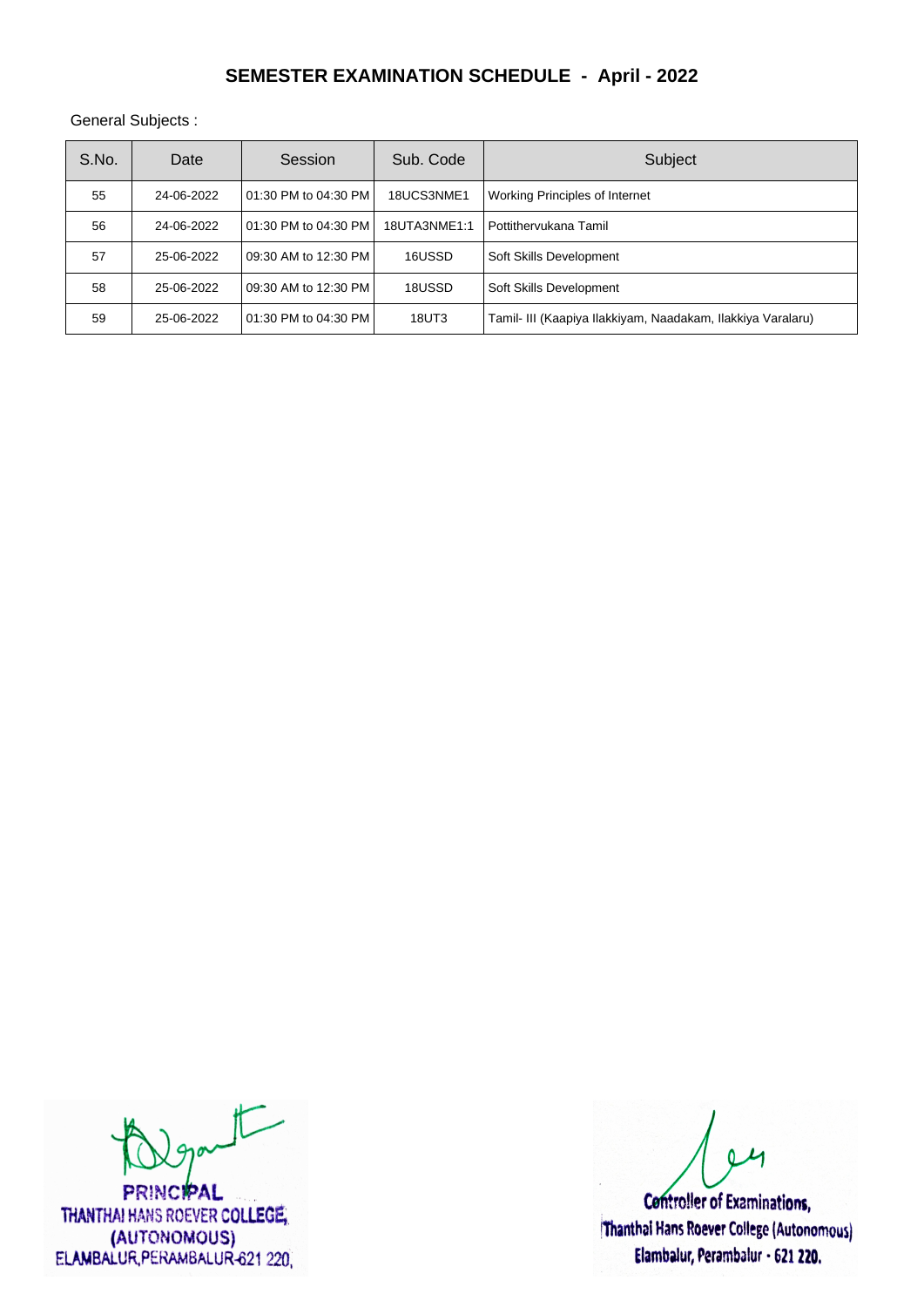Elambalur, Perambalur - 621 220

## **SEMESTER EXAMINATION SCHEDULE - April - 2022**

#### Course : M. A. (Tamil) Semester : SECOND SEMESTER

| S.No. | Date       | Session                  | Sub. Code | Subject                                 |
|-------|------------|--------------------------|-----------|-----------------------------------------|
|       | 17-06-2022 | 01:30 PM to 04:30 PM     | 20PTA2CC5 | Kaapiyam                                |
| 2     | 18-06-2022 | 01:30 PM to 04:30 PM     | 20PTA2CC6 | Sittrilakkiyam                          |
| 3     | 20-06-2022 | l 01:30 PM to 04:30 PM l | 20PTA2CC7 | Oppilakkiyam                            |
| 4     | 21-06-2022 | l 01:30 PM to 04:30 PM l | 20PTA2CC8 | Thol - Sollathigaram (Senavarayar Urai) |
| 5     | 22-06-2022 | l 01:30 PM to 04:30 PM l | 20PTA2EC2 | Oppittu Nokkil Ulaga Semmozhigal        |

Course : M. A. (Tamil) Course : M. A. (Tamil)

| S.No. | Date       | Session                  | Sub. Code  | Subject                                      |
|-------|------------|--------------------------|------------|----------------------------------------------|
|       | 17-06-2022 | 01:30 PM to 04:30 PM     | 20PTA4CC12 | Thol - Porul Pin 4 Iyalkal Ilampooranar Urai |
|       | 18-06-2022 | 01:30 PM to 04:30 PM     | 20PTA4CC13 | Sanga Ilakkiyam                              |
| 3     | 20-06-2022 | 01:30 PM to 04:30 PM     | 20PTA4CC14 | Tamil Ilakkana Uraiyasiriyarkal              |
| Δ     | 21-06-2022 | l 01:30 PM to 04:30 PM l | 20PTA4EC5  | Pathippiyal                                  |

 $\sqrt{2}$ 

**PRINCIPAL** THANTHAI HANS ROEVER COLLEGE, (AUTONOMOUS) ELAMBALUR, PERAMBALUR-621 220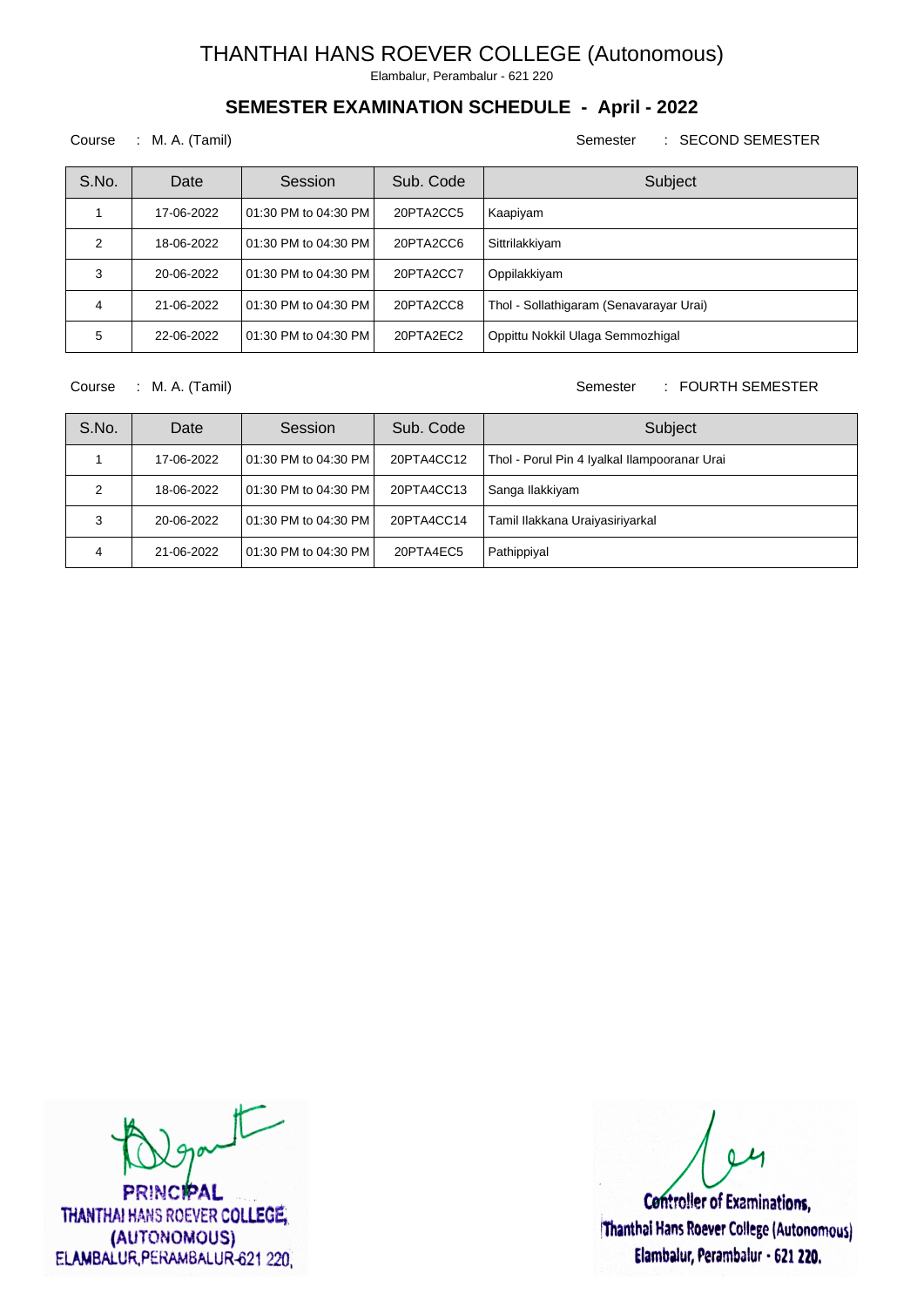Elambalur, Perambalur - 621 220

## **SEMESTER EXAMINATION SCHEDULE - April - 2022**

#### Course : M. A. (English) Semester : SECOND SEMESTER

| S.No. | Date       | Session                  | Sub. Code | Subject                           |
|-------|------------|--------------------------|-----------|-----------------------------------|
|       | 17-06-2022 | 01:30 PM to 04:30 PM     | 20PEN2CC5 | The Neo Classical Age             |
| 2     | 18-06-2022 | 01:30 PM to 04:30 PM     | 20PEN2CC6 | American Literature               |
| 3     | 20-06-2022 | l 01:30 PM to 04:30 PM l | 20PEN2CC7 | New Literatures in English        |
| 4     | 21-06-2022 | l 01:30 PM to 04:30 PM l | 20PEN2CC8 | <b>World Short Stories</b>        |
| 5     | 22-06-2022 | 01:30 PM to 04:30 PM     | 20PEN2EC2 | Mass Communication and Journalism |

Course : M. A. (English) Semester : FOURTH SEMESTER

| S.No. | Date       | Session                | Sub. Code  | Subject                                   |
|-------|------------|------------------------|------------|-------------------------------------------|
|       | 17-06-2022 | l 01:30 PM to 04:30 PM | 20PEN4CC13 | <b>Subaltern Studies</b>                  |
|       | 18-06-2022 | l 01:30 PM to 04:30 PM | 20PEN4CC14 | <b>Translation Studies</b>                |
| 3     | 20-06-2022 | l 01:30 PM to 04:30 PM | 20PEN4CC15 | English Language Teaching                 |
| 4     | 21-06-2022 | l 01:30 PM to 04:30 PM | 20PEN4EC4  | Communication and Soft Skills Development |

 $t$ 

**PRINCIPAL** THANTHAI HANS ROEVER COLLEGE, (AUTONOMOUS) ELAMBALUR, PERAMBALUR-621 220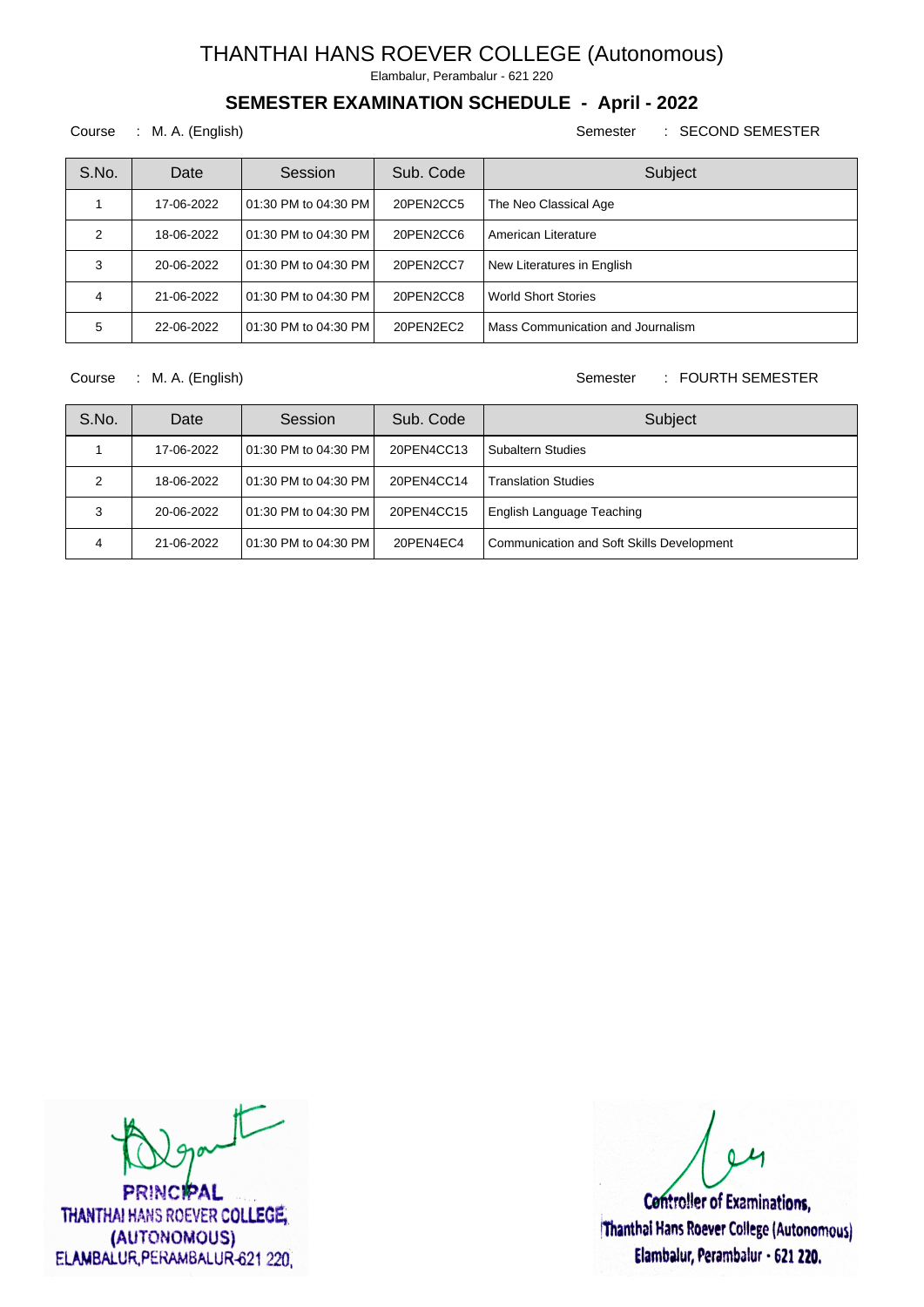Elambalur, Perambalur - 621 220

## **SEMESTER EXAMINATION SCHEDULE - April - 2022**

#### Course : M. Com. Semester : SECOND SEMESTER

| S.No. | Date       | Session                  | Sub. Code   | Subject                                  |
|-------|------------|--------------------------|-------------|------------------------------------------|
|       | 17-06-2022 | l 01:30 PM to 04:30 PM l | 20PCM2CC6   | <b>Quantitative Techniques</b>           |
| 2     | 18-06-2022 | l 01:30 PM to 04:30 PM l | 20PCM2CC7   | <b>Applied Costing</b>                   |
| 3     | 20-06-2022 | l 01:30 PM to 04:30 PM l | 20PCM2CC8   | Security Analysis & Portfolio Management |
| 4     | 21-06-2022 | 101:30 PM to 04:30 PM    | 20PCM2EC1:1 | Organizational Behavior                  |
| 5     | 22-06-2022 | 101:30 PM to 04:30 PM    | 20PCM2EC2:1 | International Trade & Practice           |

Course : M. Com. Semester : FOURTH SEMESTER

| S.No. | Date       | Session                | Sub. Code   | Subject                          |
|-------|------------|------------------------|-------------|----------------------------------|
|       | 17-06-2022 | l 01:30 PM to 04:30 PM | 20PCM4CC12  | <b>Accounting for Management</b> |
| っ     | 18-06-2022 | l 01:30 PM to 04:30 PM | 20PCM4CC13  | Applied E-Commerce               |
| 3     | 20-06-2022 | l 01:30 PM to 04:30 PM | 20PCM4CC14  | <b>International Business</b>    |
| 4     | 21-06-2022 | l 01:30 PM to 04:30 PM | 20PCM4EC5:3 | <b>Retail Marketing</b>          |

 $t$ 

**PRINCIPAL** THANTHAI HANS ROEVER COLLEGE, (AUTONOMOUS) ELAMBALUR, PERAMBALUR-621 220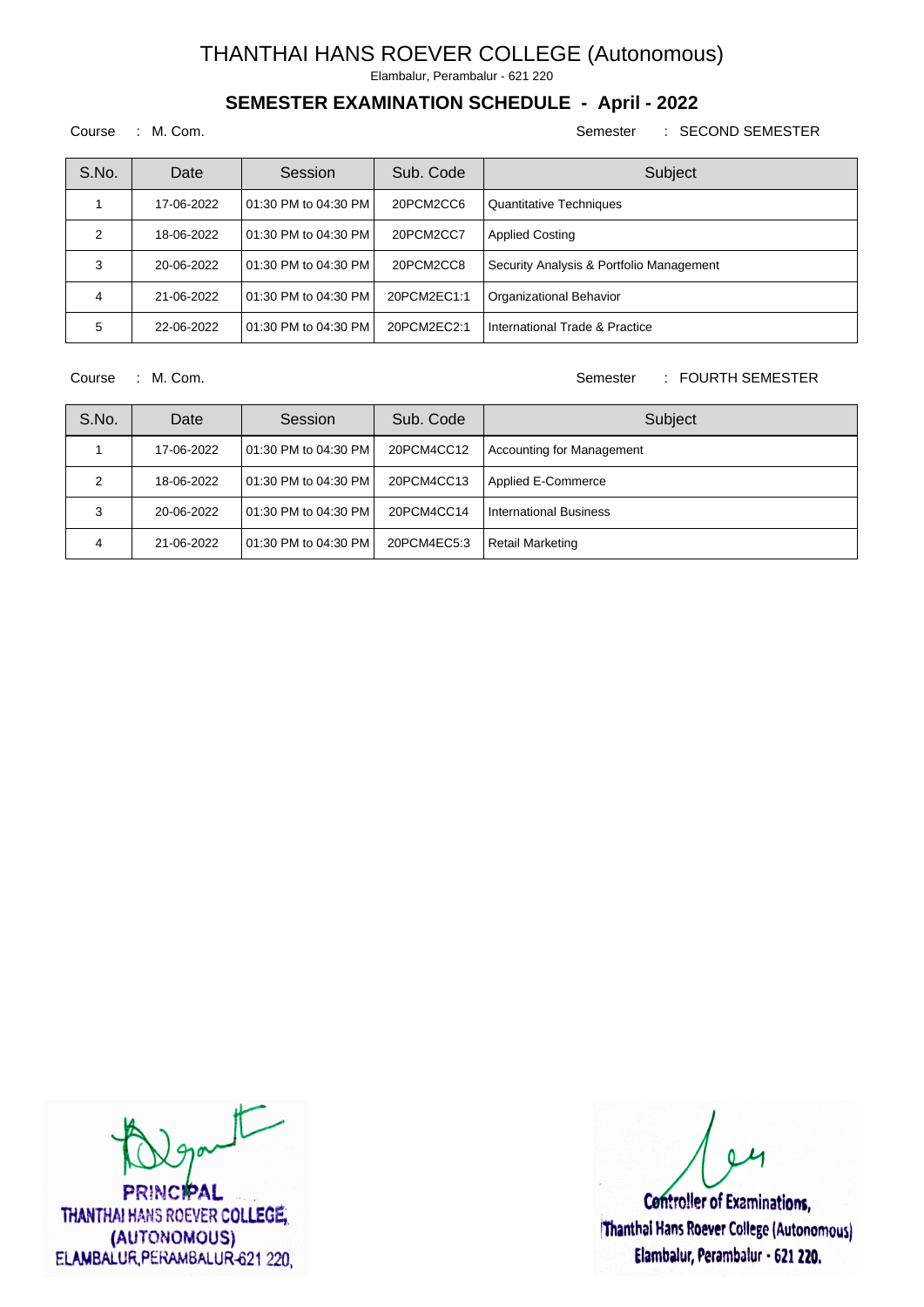Elambalur, Perambalur - 621 220

## **SEMESTER EXAMINATION SCHEDULE - April - 2022**

#### Course : MBA Semester : SECOND SEMESTER

| S.No. | Date       | Session              | Sub. Code  | Subject                        |
|-------|------------|----------------------|------------|--------------------------------|
|       | 17-06-2022 | 01:30 PM to 04:30 PM | 20PMS2CC7  | <b>Operations Research</b>     |
| 2     | 18-06-2022 | 01:30 PM to 04:30 PM | 20PMS2CC8  | <b>Production Management</b>   |
| 3     | 20-06-2022 | 01:30 PM to 04:30 PM | 20PMS2CC9  | <b>Marketing Management</b>    |
| 4     | 21-06-2022 | 01:30 PM to 04:30 PM | 20PMS2CC10 | <b>Financial Management</b>    |
| 5     | 22-06-2022 | 01:30 PM to 04:30 PM | 20PMS2CC11 | Human Resource Management      |
| 6     | 23-06-2022 | 01:30 PM to 04:30 PM | 20PMS2CC12 | Research Methods in Management |

Course : MBA Semester : FOURTH SEMESTER

| S.No.          | Date       | Session              | Sub. Code  | Subject                              |
|----------------|------------|----------------------|------------|--------------------------------------|
| 1              | 17-06-2022 | 01:30 PM to 04:30 PM | 20PMS4CC16 | International Business Environment   |
| 2              | 18-06-2022 | 01:30 PM to 04:30 PM | 20PMS4CC17 | <b>Entrepreneurial Development</b>   |
| 3              | 20-06-2022 | 01:30 PM to 04:30 PM | 20PMS4CC18 | <b>Total Quality Management</b>      |
| 4              | 21-06-2022 | 01:30 PM to 04:30 PM | 20PMS4EF4  | <b>Project Management</b>            |
| 5              | 21-06-2022 | 01:30 PM to 04:30 PM | 20PMS4EH4  | <b>Public Relations Management</b>   |
| 6              | 21-06-2022 | 01:30 PM to 04:30 PM | 20PMS4EM4  | Advertising and Sales Promotion      |
| $\overline{7}$ | 21-06-2022 | 01:30 PM to 04:30 PM | 20PMS4EO4  | <b>Material Management</b>           |
| 8              | 22-06-2022 | 01:30 PM to 04:30 PM | 20PMS4EF5  | Global Financial Management          |
| 9              | 22-06-2022 | 01:30 PM to 04:30 PM | 20PMS4EH5  | Managing Interpersonal Effectiveness |
| 10             | 22-06-2022 | 01:30 PM to 04:30 PM | 20PMS4EM5  | <b>Marketing of Services</b>         |
| 11             | 22-06-2022 | 01:30 PM to 04:30 PM | 20PMS4EO5  | Lean Manufacturing                   |
| 12             | 23-06-2022 | 01:30 PM to 04:30 PM | 20PMS4EF6  | Merchant Banking                     |
| 13             | 23-06-2022 | 01:30 PM to 04:30 PM | 20PMS4EH6  | <b>Group Dynamics</b>                |
| 14             | 23-06-2022 | 01:30 PM to 04:30 PM | 20PMS4EM6  | Retail Management                    |
| 15             | 23-06-2022 | 01:30 PM to 04:30 PM | 20PMS4EO6  | World Class Manufacturing            |

 $t$ 

**PRINCIPAL** THANTHAI HANS ROEVER COLLEGE, (AUTONOMOUS) ELAMBALUR, PERAMBALUR-621 220

**Controller of Examinations,** 

Thanthai Hans Roever College (Autonomous) Elambalur, Perambalur - 621 220.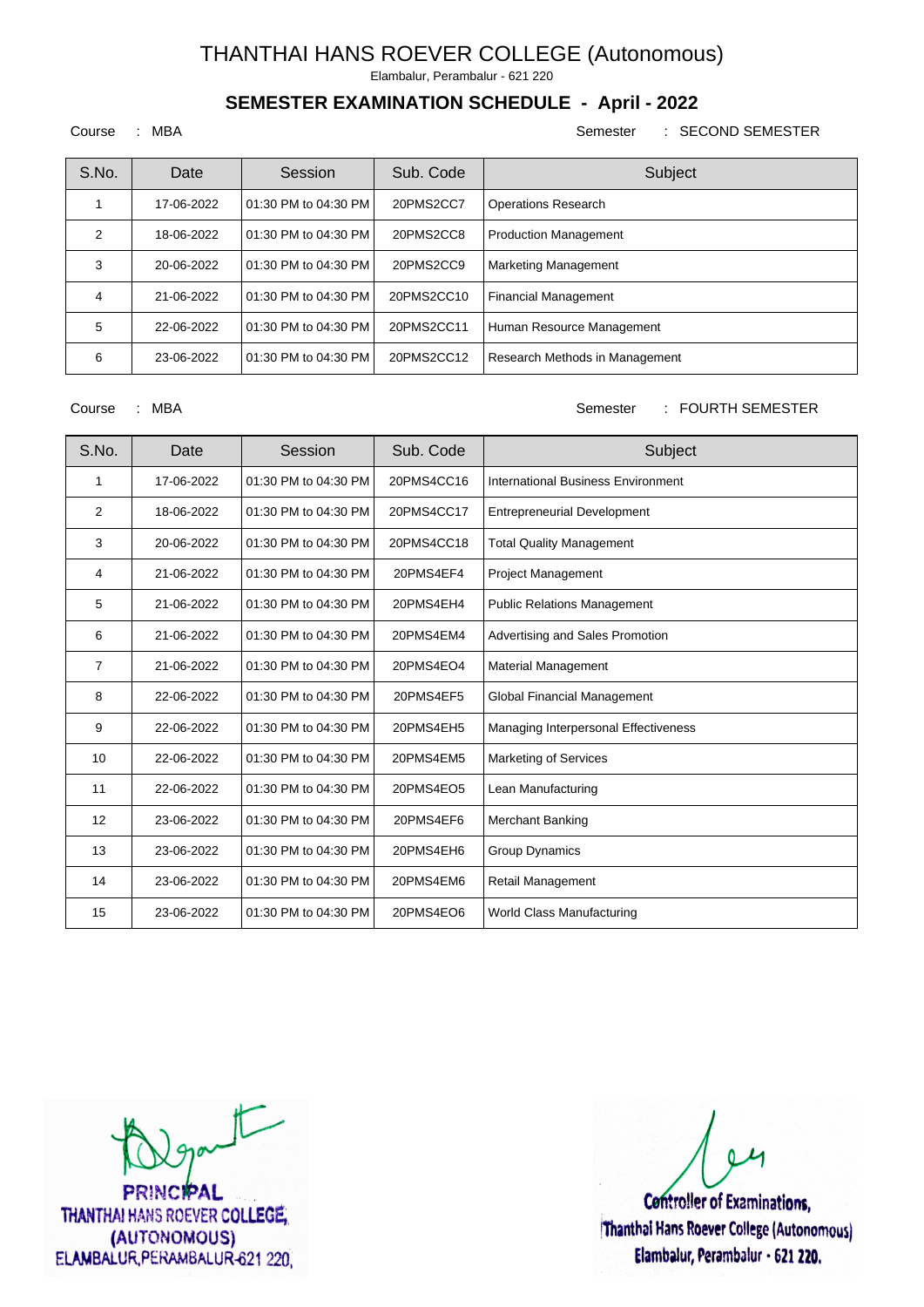Elambalur, Perambalur - 621 220

## **SEMESTER EXAMINATION SCHEDULE - April - 2022**

Course : M. Sc. (Physics) Semester : SECOND SEMESTER

| S.No. | Date       | Session                 | Sub. Code   | Subject                            |
|-------|------------|-------------------------|-------------|------------------------------------|
|       | 17-06-2022 | 101:30 PM to 04:30 PM   | 20PPH2CC5   | Mathematical Physics - II          |
| າ     | 18-06-2022 | 101:30 PM to 04:30 PM   | 20PPH2CC6   | <b>Electromagnetic Theory</b>      |
| 3     | 20-06-2022 | 101:30 PM to 04:30 PM I | 20PPH2EC1:1 | Numerical Methods and Programming  |
|       | 21-06-2022 | 101:30 PM to 04:30 PM   | 20PPH2EC2:1 | Microprocessor and Microcontroller |

Course : M. Sc. (Physics) Semester : FOURTH SEMESTER

| S.No. | Date       | Session                 | Sub. Code   | Subject                         |
|-------|------------|-------------------------|-------------|---------------------------------|
|       | 17-06-2022 | 101:30 PM to 04:30 PM I | 20PPH4CC9   | <b>Condensed Matter Physics</b> |
| っ     | 18-06-2022 | 101:30 PM to 04:30 PM   | 20PPH4CC10  | Nuclear & Particle Physics      |
|       | 20-06-2022 | 101:30 PM to 04:30 PM   | 20PPH4EC5:1 | Nanophysics                     |

 $\sqrt{2}$ 

**PRINCIPAL** THANTHAI HANS ROEVER COLLEGE, (AUTONOMOUS) ELAMBALUR, PERAMBALUR-621 220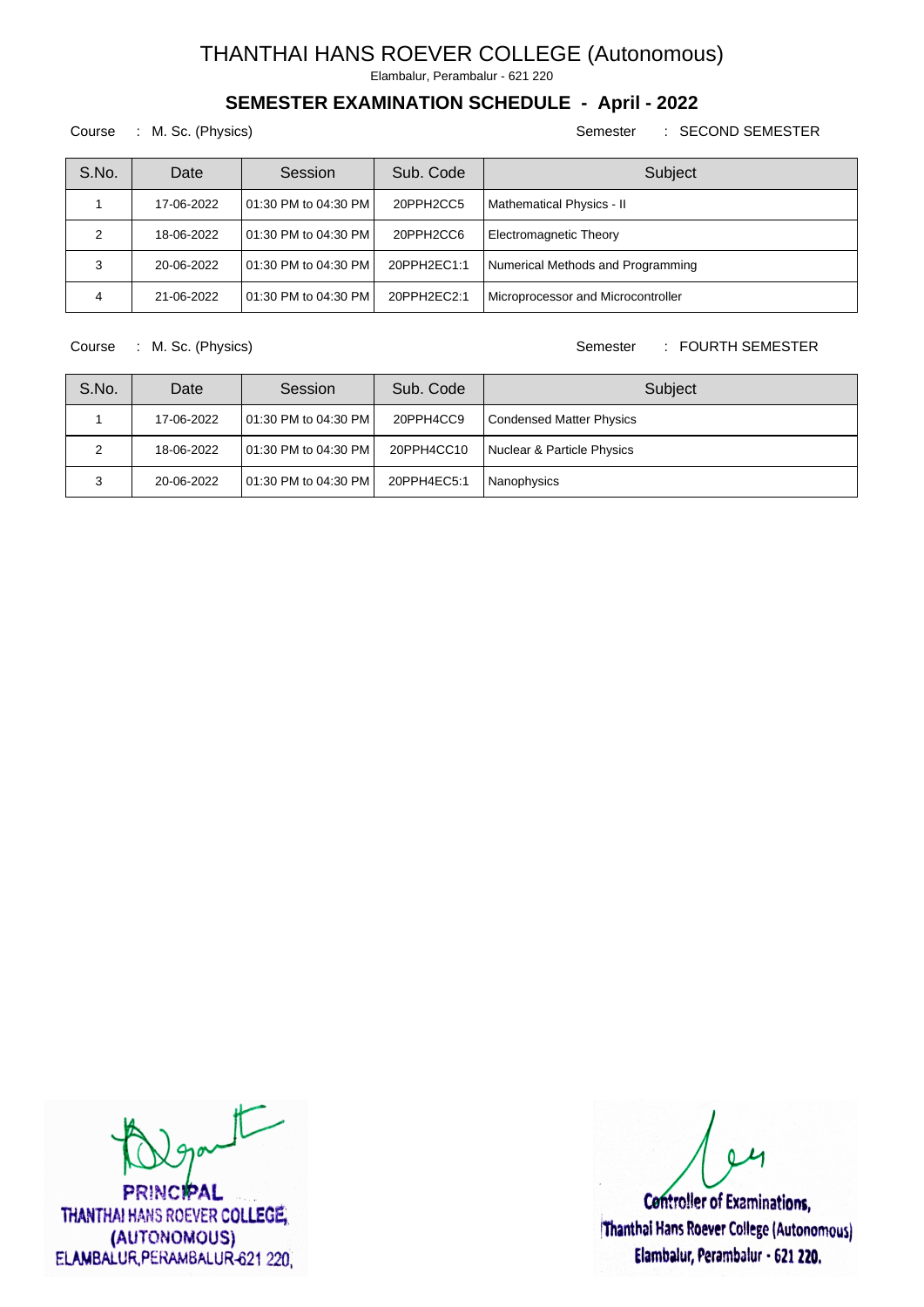Elambalur, Perambalur - 621 220

## **SEMESTER EXAMINATION SCHEDULE - April - 2022**

Course : M. Sc. (Chemistry) Semester : SECOND SEMESTER

| S.No. | Date       | Session                 | Sub. Code   | Subject                                        |
|-------|------------|-------------------------|-------------|------------------------------------------------|
|       | 17-06-2022 | 101:30 PM to 04:30 PM l | 20PCH2CC4   | <b>Bio-Inorganic and Organometallics</b>       |
| ົ     | 18-06-2022 | 101:30 PM to 04:30 PM l | 20PCH2CC5   | Spectroscopy of Organic Molecules              |
|       | 20-06-2022 | 01:30 PM to 04:30 PM    | 20PCH2EC1:2 | Metallo Proteins, Enzymes and Natural Products |

Course : M. Sc. (Chemistry) Course : M. Sc. (Chemistry)

| S.No. | Date       | Session                  | Sub. Code   | Subject                                                            |
|-------|------------|--------------------------|-------------|--------------------------------------------------------------------|
|       | 17-06-2022 | l 01:30 PM to 04:30 PM l | 20PCH4CC8   | Electrochemistry, Surface Phenomena and Statistical Thermodynamics |
|       | 18-06-2022 | 101:30 PM to 04:30 PM L  | 20PCH4EC4:2 | Nano and Green Chemistry                                           |
|       | 20-06-2022 | 01:30 PM to 04:30 PM L   | 20PCH4EC5:1 | Industrial Chemistry                                               |

 $\sqrt{2}$ 

**PRINCIPAL** THANTHAI HANS ROEVER COLLEGE, (AUTONOMOUS) ELAMBALUR, PERAMBALUR-621 220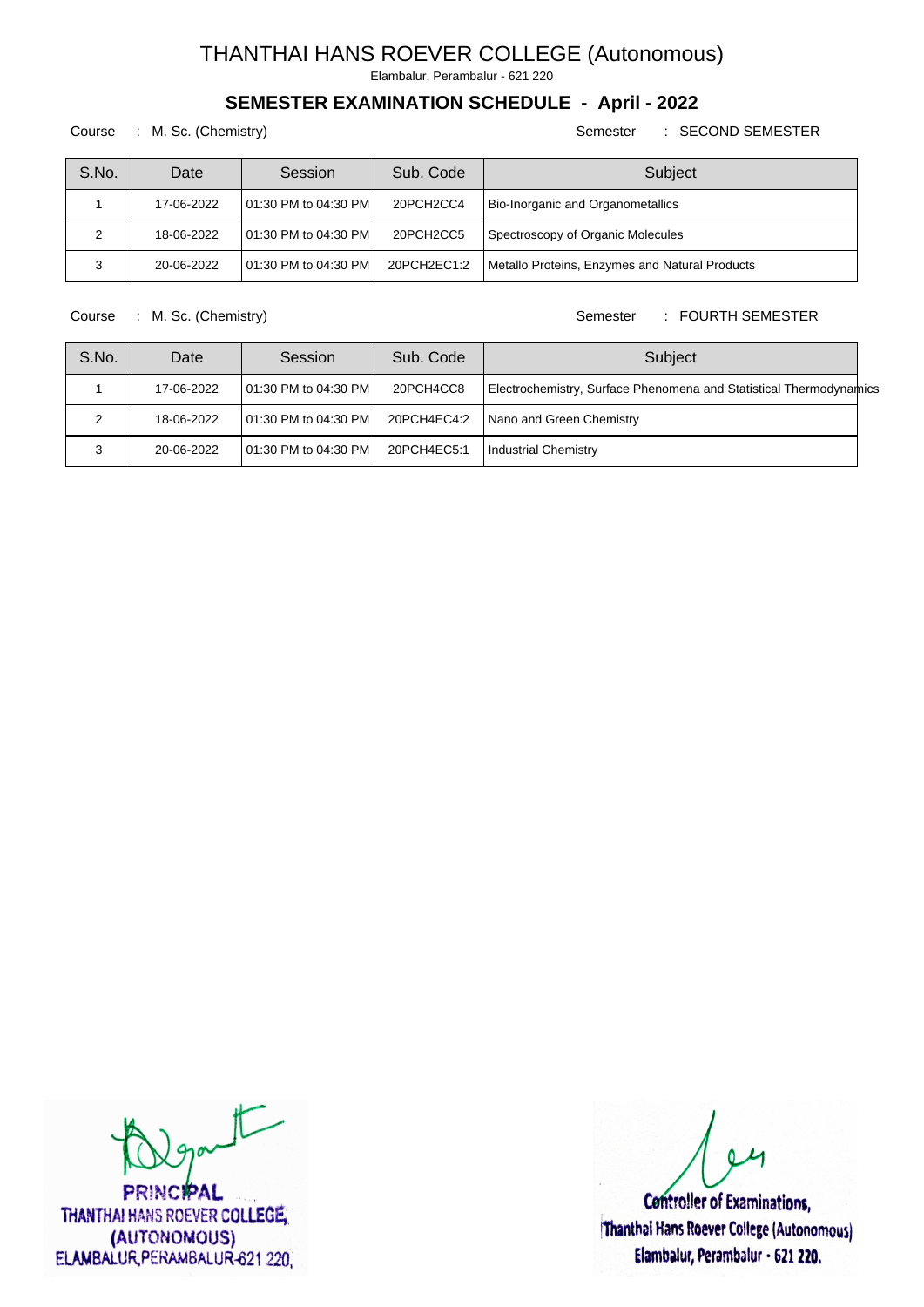Elambalur, Perambalur - 621 220

## **SEMESTER EXAMINATION SCHEDULE - April - 2022**

Course : M. Sc. (Mathematics) Semester : SECOND SEMESTER

| S.No. | Date       | Session                  | Sub. Code   | Subject                                  |
|-------|------------|--------------------------|-------------|------------------------------------------|
|       | 17-06-2022 | l 01:30 PM to 04:30 PM l | 20PMA2CC6   | Algebra                                  |
| 2     | 18-06-2022 | l 01:30 PM to 04:30 PM l | 20PMA2CC7   | <b>Complex Analysis</b>                  |
| 3     | 20-06-2022 | l 01:30 PM to 04:30 PM l | 20PMA2CC8   | <b>Partial Differential Equations</b>    |
| 4     | 21-06-2022 | 01:30 PM to 04:30 PM     | 20PMA2EC1:1 | <b>Mathematical Statistics</b>           |
| 5     | 22-06-2022 | 01:30 PM to 04:30 PM     | 20PMA2EC2:1 | <b>Fuzzy Sets and their Applications</b> |

Course : M. Sc. (Mathematics) Semester : FOURTH SEMESTER

| S.No. | Date       | Session               | Sub. Code   | Subject                 |
|-------|------------|-----------------------|-------------|-------------------------|
|       | 17-06-2022 | 01:30 PM to 04:30 PM  | 20PMA4CC12  | Functional Analysis     |
| っ     | 18-06-2022 | 101:30 PM to 04:30 PM | 20PMA4CC13  | Differential Geometry   |
| 3     | 20-06-2022 | 101:30 PM to 04:30 PM | 20PMA4EC5:1 | Algebraic Number Theory |

 $t$ 

**PRINCIPAL** THANTHAI HANS ROEVER COLLEGE, (AUTONOMOUS) ELAMBALUR, PERAMBALUR-621 220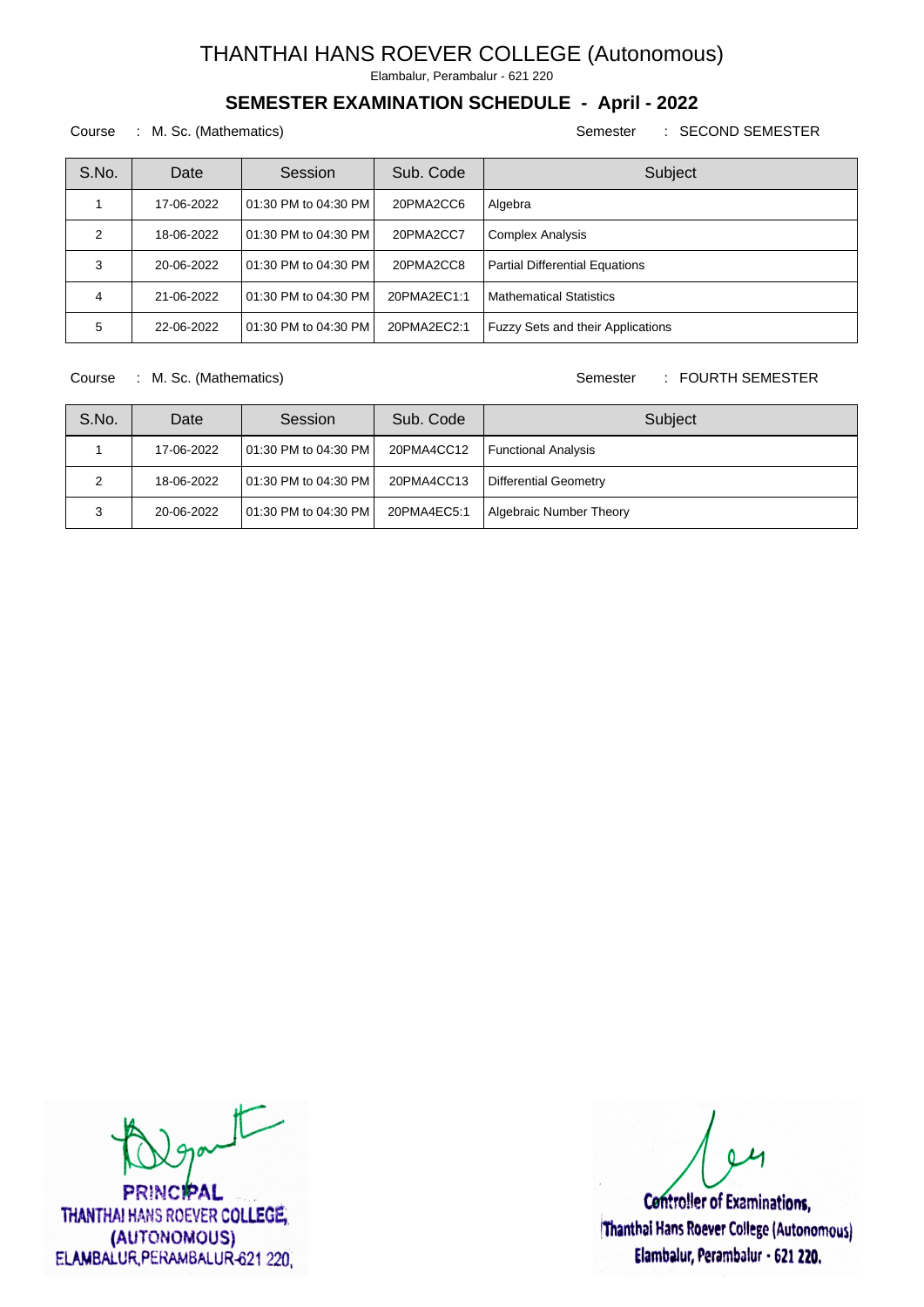Elambalur, Perambalur - 621 220

## **SEMESTER EXAMINATION SCHEDULE - April - 2022**

Course : M. Sc. (Computer Science) Semester : SECOND SEMESTER

| S.No. | Date       | Session                  | Sub. Code   | Subject                                   |
|-------|------------|--------------------------|-------------|-------------------------------------------|
|       | 17-06-2022 | 01:30 PM to 04:30 PM I   | 20PCS2CC5   | Distributed Operating System              |
| 2     | 18-06-2022 | l 01:30 PM to 04:30 PM l | 20PCS2CC6   | Advanced Java Programming                 |
| 3     | 20-06-2022 | 01:30 PM to 04:30 PM     | 20PCS2EC1:1 | <b>Advanced Computer Network</b>          |
| 4     | 21-06-2022 | 01:30 PM to 04:30 PM     | 20PCS2EC2:1 | <b>Object Oriented System Development</b> |

Course : M. Sc. (Computer Science) Semester : FOURTH SEMESTER

| S.No. | Date       | Session                 | Sub. Code   | Subject                             |
|-------|------------|-------------------------|-------------|-------------------------------------|
|       | 17-06-2022 | 101:30 PM to 04:30 PM I | 20PCS4CC9   | Internet of Things                  |
| っ     | 18-06-2022 | 101:30 PM to 04:30 PM   | 20PCS4CC10  | Machine Learning                    |
| 3     | 20-06-2022 | 01:30 PM to 04:30 PM    | 20PCS4EC5:3 | Data Science and Big Data Analytics |

 $\sqrt{2}$ 

**PRINCIPAL** THANTHAI HANS ROEVER COLLEGE, (AUTONOMOUS) ELAMBALUR, PERAMBALUR-621 220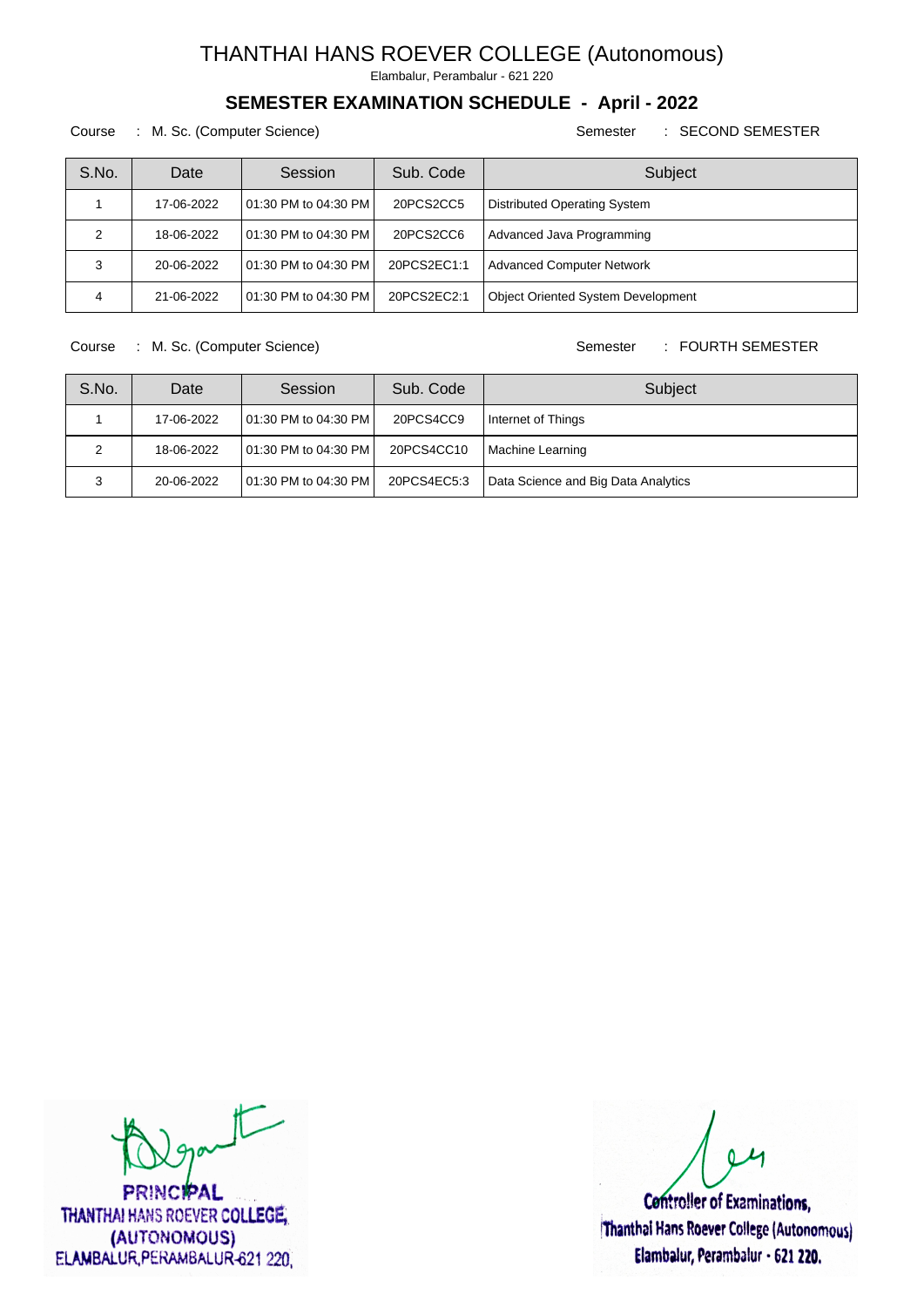Elambalur, Perambalur - 621 220

## **SEMESTER EXAMINATION SCHEDULE - April - 2022**

Course : M. Sc. (Biotechnology) Semester : SECOND SEMESTER

| S.No. | Date       | Session                  | Sub. Code   | Subject                      |
|-------|------------|--------------------------|-------------|------------------------------|
|       | 17-06-2022 | l 01:30 PM to 04:30 PM l | 20PBT2CC5   | rDNA Technology              |
| າ     | 18-06-2022 | l 01:30 PM to 04:30 PM l | 20PBT2CC6   | Immunotechnology             |
| 3     | 20-06-2022 | l 01:30 PM to 04:30 PM l | 20PBT2EC1:1 | Human Anatomy and Physiology |
| 4     | 21-06-2022 | l 01:30 PM to 04:30 PM   | 20PBT2EC2:1 | Pharmaceutical Biotechnology |

Course : M. Sc. (Biotechnology) Semester : FOURTH SEMESTER

| S.No.   | Date       | Session                 | Sub. Code   | Subject                                      |
|---------|------------|-------------------------|-------------|----------------------------------------------|
|         | 17-06-2022 | 101:30 PM to 04:30 PM I | 20PBT4CC9   | <b>Bioprocess Technology</b>                 |
| 2       | 18-06-2022 | 101:30 PM to 04:30 PM I | 20PBT4CC10  | Food Technology                              |
| ົ<br>۰J | 20-06-2022 | 01:30 PM to 04:30 PM    | 20PBT4EC5:1 | Environment Biotechnology and Nanotechnology |

 $\sqrt{2}$ 

**PRINCIPAL** THANTHAI HANS ROEVER COLLEGE, (AUTONOMOUS) ELAMBALUR, PERAMBALUR-621 220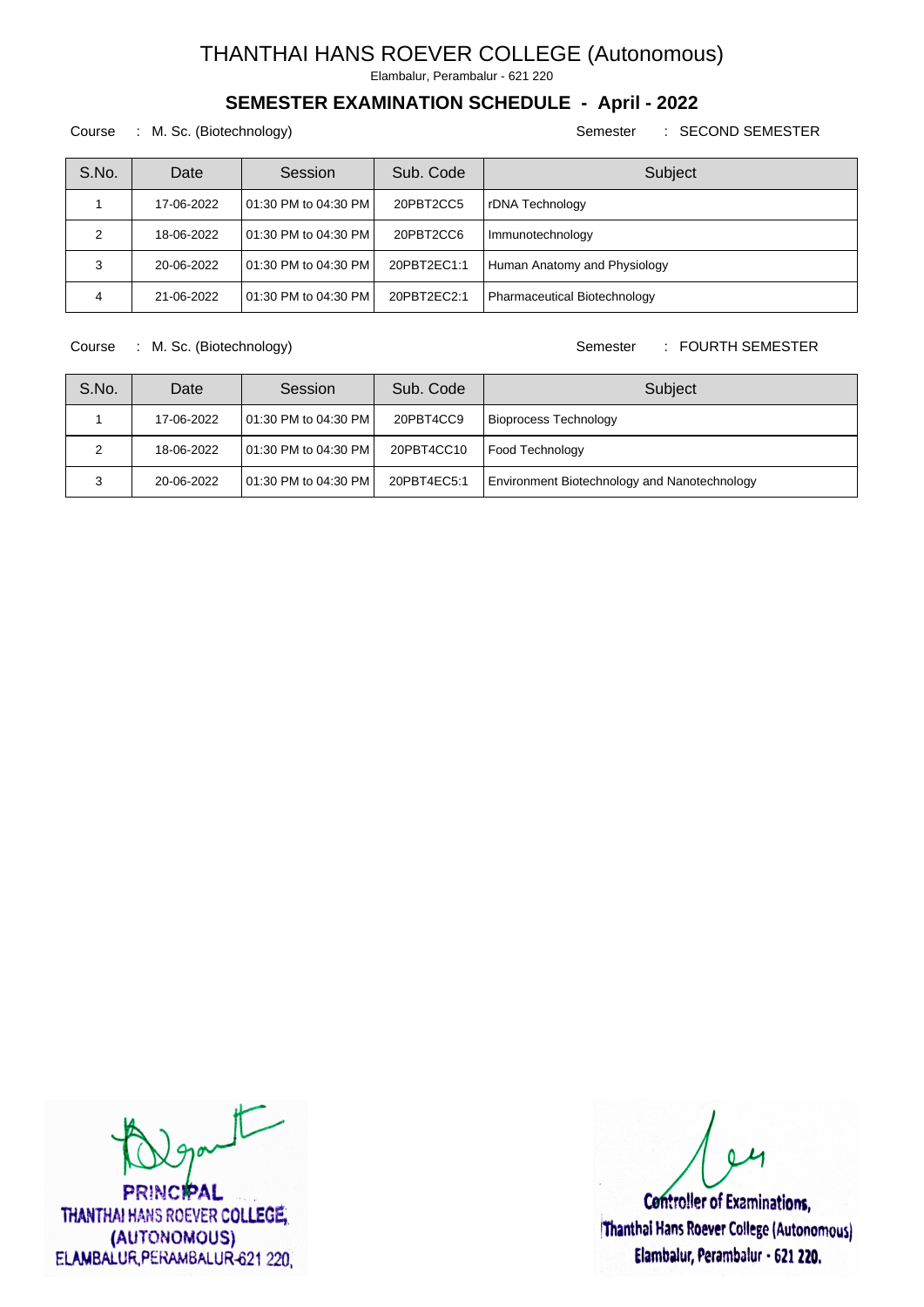Elambalur, Perambalur - 621 220

#### **SEMESTER EXAMINATION SCHEDULE - April - 2022**

Course : M. Sc. (Microbiology) Semester : FIRST SEMESTER

| S.No. | Date       | Session               | Sub. Code | Subiect                             |
|-------|------------|-----------------------|-----------|-------------------------------------|
|       | 17-06-2022 | 109:30 AM to 12:30 PM | 20PMB1CC1 | Fundamentals of Biological Sciences |

Course : M. Sc. (Microbiology) Semester : SECOND SEMESTER

| S.No. | Date       | Session                  | Sub. Code   | Subject                            |
|-------|------------|--------------------------|-------------|------------------------------------|
|       | 17-06-2022 | l 01:30 PM to 04:30 PM l | 20PMB2CC5   | Microbial Physiology               |
|       | 18-06-2022 | l 01:30 PM to 04:30 PM l | 20PMB2CC6   | l Bioinformatics and Biostatistics |
|       | 20-06-2022 | l 01:30 PM to 04:30 PM   | 20PMB2EC1:1 | Plant and Animal Physiology        |
| 4     | 21-06-2022 | 101:30 PM to 04:30 PM    | 20PMB2EC2:1 | Inheritance Biology                |

#### Course : M. Sc. (Microbiology) Semester : FOURTH SEMESTER

| S.No. | Date       | Session                  | Sub. Code   | Subject                      |
|-------|------------|--------------------------|-------------|------------------------------|
|       | 17-06-2022 | l 01:30 PM to 04:30 PM l | 20PMB4CC9   | <b>Bioprocess Technology</b> |
|       | 18-06-2022 | l 01:30 PM to 04:30 PM l | 20PMB4CC10  | Pharmaceutical Microbiology  |
|       | 20-06-2022 | l 01:30 PM to 04:30 PM l | 20PMB4EC5:1 | Genetic Engineering          |

 $\sqrt{2}$ 

**PRINCIPAL** THANTHAI HANS ROEVER COLLEGE, (AUTONOMOUS) ELAMBALUR, PERAMBALUR-621 220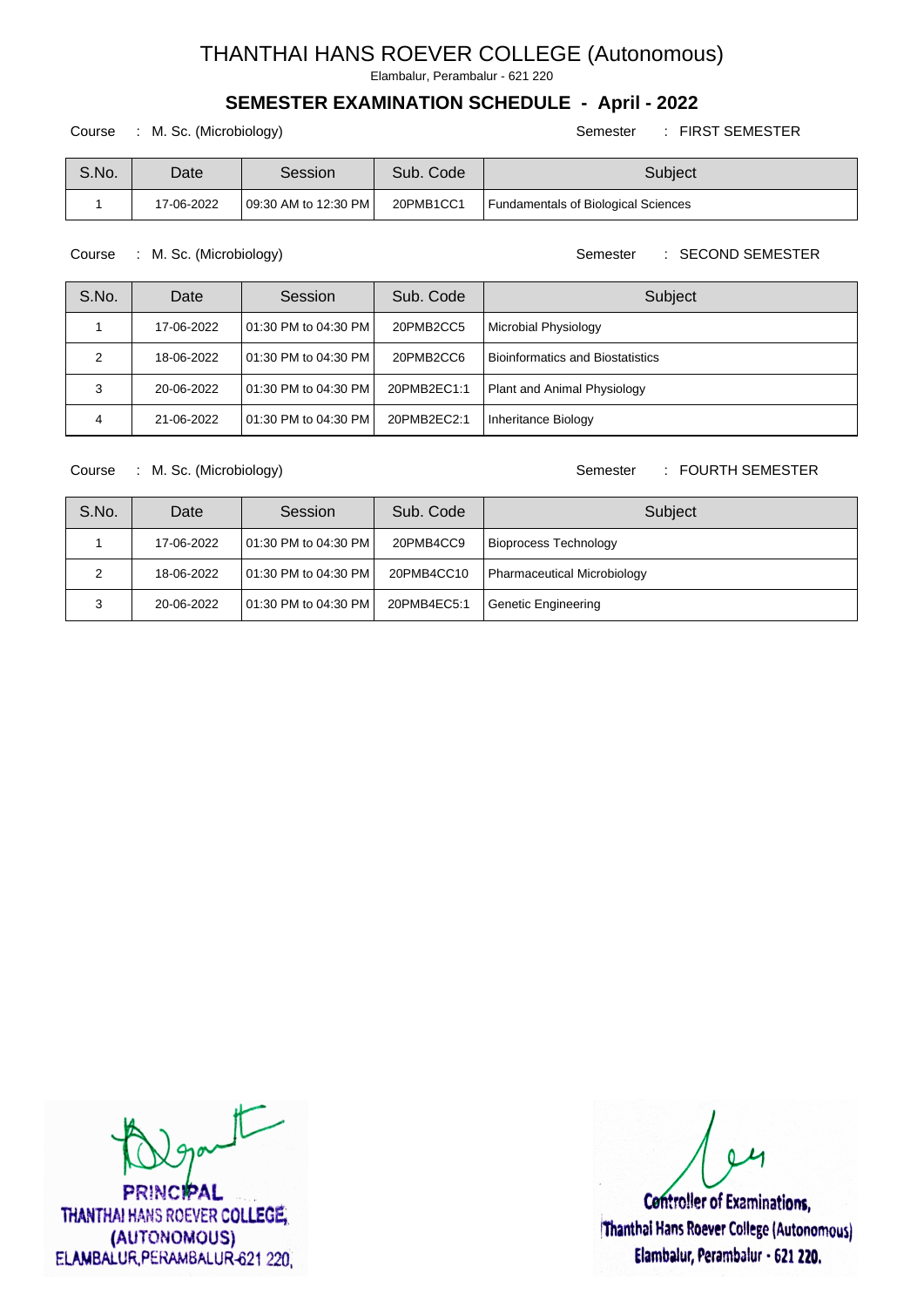Elambalur, Perambalur - 621 220

## **SEMESTER EXAMINATION SCHEDULE - April - 2022**

#### Course : M. S. W. Semester : SECOND SEMESTER

| S.No. | Date       | Session               | Sub. Code   | Subject                                                             |
|-------|------------|-----------------------|-------------|---------------------------------------------------------------------|
|       | 17-06-2022 | 101:30 PM to 04:30 PM | 20PSW2CC5   | Community Organization and Social Action                            |
| 2     | 18-06-2022 | 101:30 PM to 04:30 PM | 20PSW2CC6   | <b>Psychology for Social Work Practice</b>                          |
| 3     | 20-06-2022 | 101:30 PM to 04:30 PM | 20PSW2CC7   | Social Work Administration, Social Policies and Social Legislations |
|       | 21-06-2022 | 101:30 PM to 04:30 PM | 20PSW2EC2:1 | NGO and Project Management                                          |

#### Course : M. S. W. Semester : FOURTH SEMESTER

| S.No. | Date       | Session                                                  | Sub. Code   | Subject                    |
|-------|------------|----------------------------------------------------------|-------------|----------------------------|
|       | 17-06-2022 | 01:30 PM to 04:30 PM   20PSW4CC13A   Medical Social Work |             |                            |
|       | 18-06-2022 | 101:30 PM to 04:30 PM                                    | 20PSW4EC4:1 | Disability and Social Work |

 $t$ 

**PRINCIPAL** THANTHAI HANS ROEVER COLLEGE, (AUTONOMOUS) ELAMBALUR, PERAMBALUR-621 220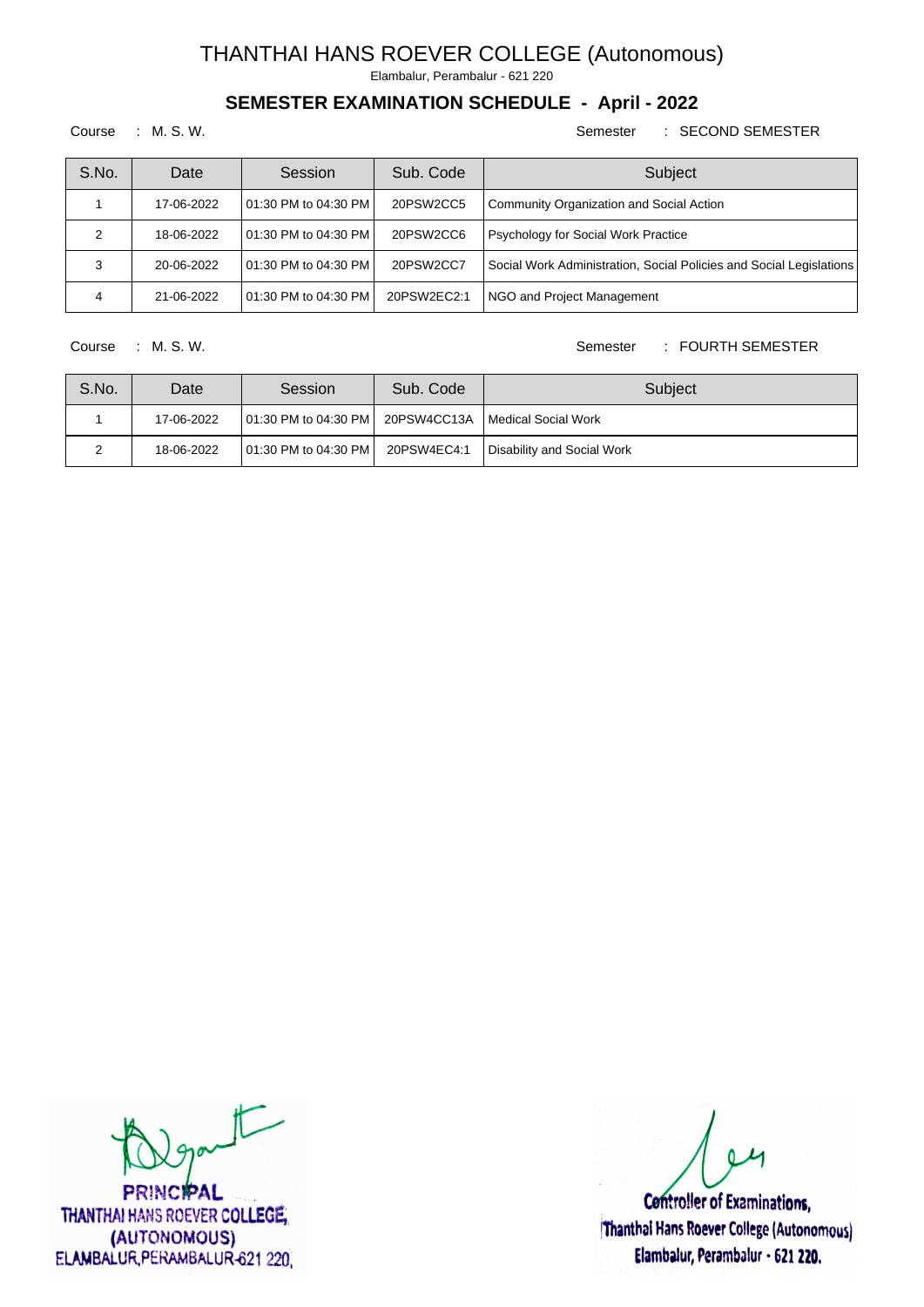Elambalur, Perambalur - 621 220

## **SEMESTER EXAMINATION SCHEDULE - April - 2022**

Course : B. Lit. Semester : FIRST SEMESTER

| S.No. | Date       | Session               | Sub. Code | Subject                                             |
|-------|------------|-----------------------|-----------|-----------------------------------------------------|
|       | 20-06-2022 | 101:30 PM to 04:30 PM | 20UTA1PE1 | Professional English for Arts & Social Sciences - I |

Course : B. Lit. Semester : SECOND SEMESTER

| S.No. | Date       | Session                  | Sub. Code | Subject                                                 |
|-------|------------|--------------------------|-----------|---------------------------------------------------------|
|       | 21-06-2022 | l 09:30 AM to 12:30 PM l | 20UTA2CC3 | Hlakkiyam - II (Sittrilakkiyam)                         |
|       | 22-06-2022 | l 09:30 AM to 12:30 PM l | 20UTA2CC4 | Hlakkanam - II (Nannool, Sollathigaram, Kaandigai Urai) |
| 3     | 23-06-2022 | l 09:30 AM to 12:30 PM l | 20UTA2AC2 | Ilakkiya Thiran                                         |

#### Course : B. Lit. Semester : FOURTH SEMESTER

| S.No. | Date       | Session                  | Sub. Code  | Subject                          |
|-------|------------|--------------------------|------------|----------------------------------|
|       | 21-06-2022 | 109:30 AM to 12:30 PM    | 20UTA4SBE1 | Padaipu Ilakkiyam                |
| 2     | 22-06-2022 | l 09:30 AM to 12:30 PM l | 20UTA4CC7  | Ilakkiyam IV - Kaapiyangal       |
| 3     | 23-06-2022 | l 09:30 AM to 12:30 PM l | 20UTA4CC8  | Ilakkanam - III Thandi Alangaram |
| 4     | 24-06-2022 | l 09:30 AM to 12:30 PM l | 20UTA4AC5  | Payanmurai Illakkanam            |
| 5     | 25-06-2022 | l 09:30 AM to 12:30 PM l | 20UTA4AC6  | Mozhipeyarpiyal                  |

Course : B. Lit. Semester : FIFTH SEMESTER

| S.No. | Date | Session | Sub. Code | Subject |
|-------|------|---------|-----------|---------|
|-------|------|---------|-----------|---------|

#### Course : B. Lit. Semester : SIXTH SEMESTER

| S.No. | Date       | Session                  | Sub. Code  | Subject                                       |
|-------|------------|--------------------------|------------|-----------------------------------------------|
|       | 18-06-2022 | 01:30 PM to 04:30 PM     | 18UTA6CC11 | Thamizhin Semmozhippanbugal                   |
| 2     | 20-06-2022 | 01:30 PM to 04:30 PM     | 18UTA6CC12 | Ilakkiyam - VI (Sanga Ilakkiyam)              |
| 3     | 21-06-2022 | 01:30 PM to 04:30 PM     | 18UTA6CC13 | Ilakkanam - VII (Tholkappiyam Porulathigaram) |
| 4     | 22-06-2022 | l 01:30 PM to 04:30 PM l | 18UTA6MBE2 | Ariviyal Tamil                                |
| 5     | 23-06-2022 | 01:30 PM to 04:30 PM     | 18UTA6MBE3 | Kalvettiyal                                   |

 $t$ 

**PRINCIPAL** THANTHAI HANS ROEVER COLLEGE, (AUTONOMOUS) ELAMBALUR, PERAMBALUR-621 220

**Controller of Examinations,** 

Thanthai Hans Roever College (Autonomous) Elambalur, Perambalur - 621 220.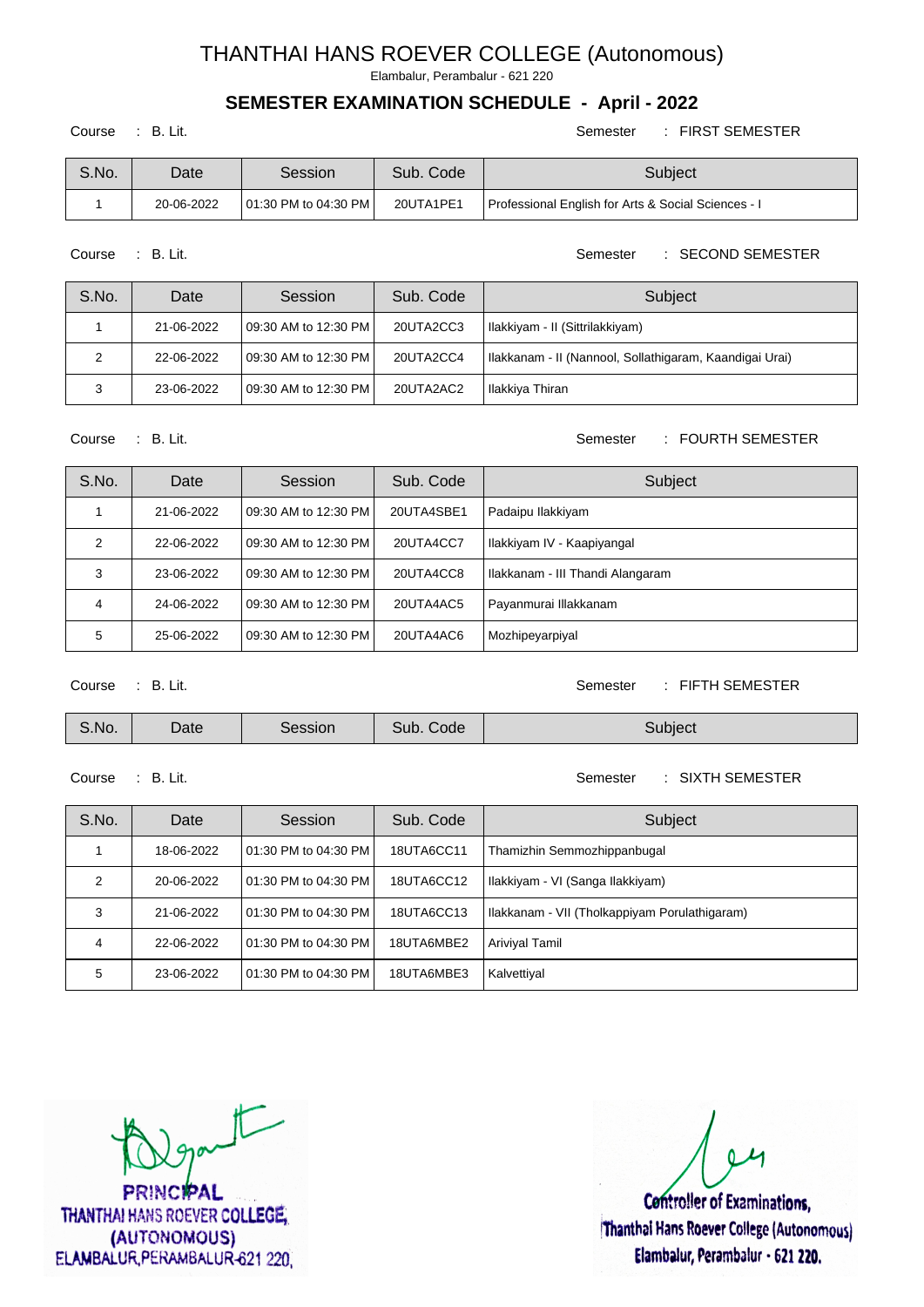Elambalur, Perambalur - 621 220

### **SEMESTER EXAMINATION SCHEDULE - April - 2022**

#### Course : B. A. (English) Semester : FIRST SEMESTER

| S.No. | Date       | Session                 | Sub. Code | Subject                   |
|-------|------------|-------------------------|-----------|---------------------------|
|       | 21-06-2022 | 101:30 PM to 04:30 PM I | 20UEN1CC2 | l British Literature - II |

Course : B. A. (English) Semester : SECOND SEMESTER

| S.No. | Date       | Session                 | Sub. Code | Subject                       |
|-------|------------|-------------------------|-----------|-------------------------------|
|       | 21-06-2022 | 109:30 AM to 12:30 PM I | 20UEN2CC3 | Hndian Writing In English     |
| ົ     | 22-06-2022 | 109:30 AM to 12:30 PM I | 20UEN2CC4 | Advanced English Grammar      |
|       | 23-06-2022 | 109:30 AM to 12:30 PM I | 20UEN2AC2 | History of English Literature |

#### Course : B. A. (English) Semester : THIRD SEMESTER

| S.No. | Date       | Session                 | Sub. Code | Subject             |
|-------|------------|-------------------------|-----------|---------------------|
|       | 22-06-2022 | 101:30 PM to 04:30 PM I | 20UEN3CC5 | American Literature |

#### Course : B. A. (English) Semester : FOURTH SEMESTER

S.No. Date Session Sub. Code Subject 1 | 21-06-2022 | 09:30 AM to 12:30 PM | 20UEN4SBE1 | English for Careers 2 | 22-06-2022 | 09:30 AM to 12:30 PM | 20UEN4SBE2 | Film Appreciation 3 23-06-2022 09:30 AM to 12:30 PM 20UEN4CC7 Indian Literature in English Translation 4 24-06-2022 09:30 AM to 12:30 PM 20UEN4CC8 An Introduction to English Language and Linguistics

Course : B. A. (English) Semester : FIFTH SEMESTER

| S.No. | Date | Session | Sub.<br>Code | Subject |
|-------|------|---------|--------------|---------|
|-------|------|---------|--------------|---------|

Course : B. A. (English) Semester : SIXTH SEMESTER

| S.No. | Date       | Session                 | Sub. Code         | Subject                                                           |
|-------|------------|-------------------------|-------------------|-------------------------------------------------------------------|
|       | 18-06-2022 | 101:30 PM to 04:30 PM I | <b>18UEN6CC12</b> | l Canadian Literature                                             |
|       | 20-06-2022 | 101:30 PM to 04:30 PM I | 18UEN6CC13        | An Introduction to Comparative Literature and Translation Studies |
|       | 21-06-2022 | 101:30 PM to 04:30 PM I | 18UEN6CC14        | Women's Writings in English                                       |

part

RINCIPAL **THANTHAI HANS ROEVER COLLEGE.** (AUTONOMOUS) ELAMBALUR PERAMBALUR-621 220.

**Controller of Examinations.** Thanthai Hans Roever College (Autonomous) Elambalur, Perambalur - 621 220.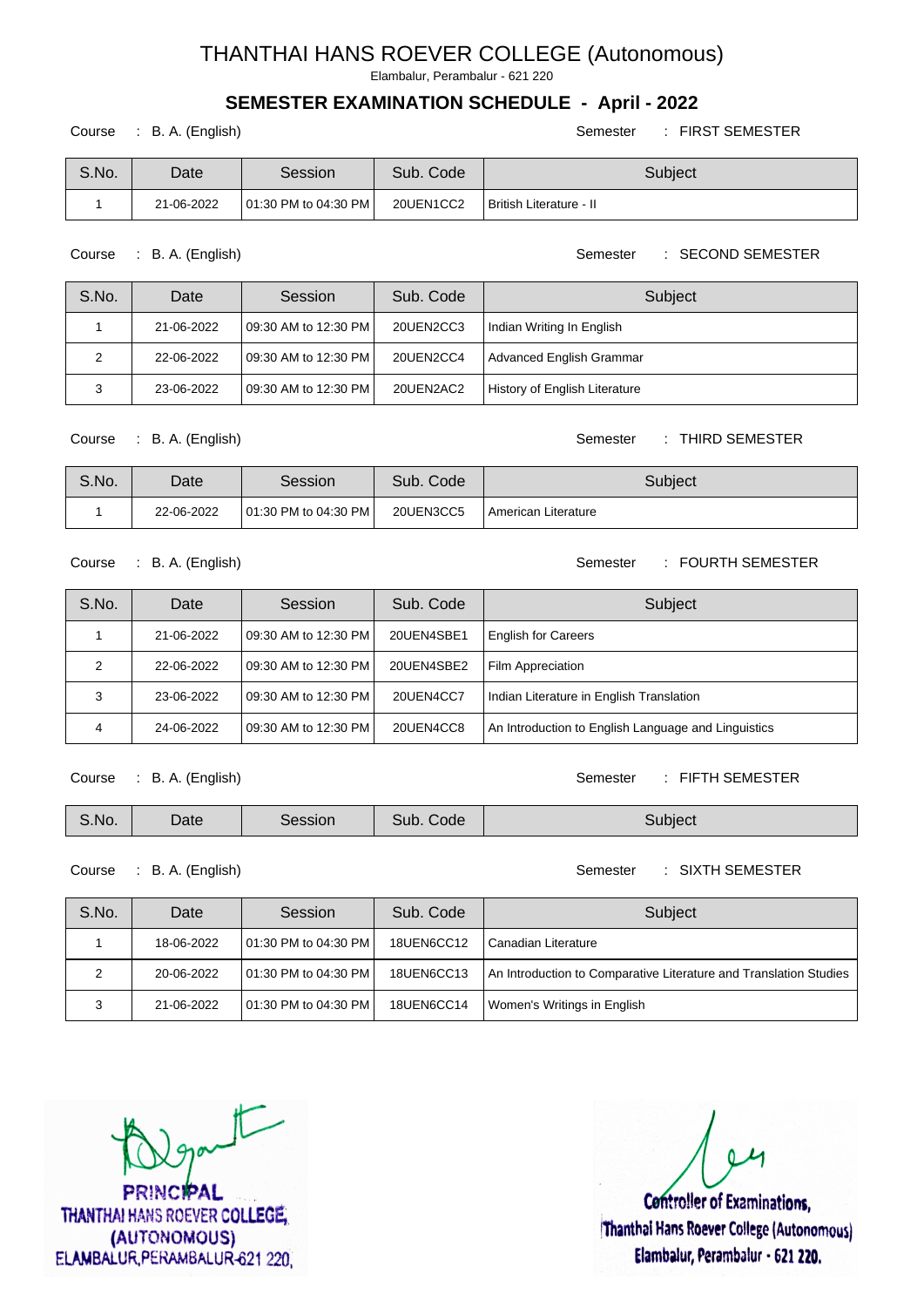Course : B. A. (English) Semester : SIXTH SEMESTER

| S.No. | Date       | Session                 | Sub. Code  | Subject                                            |
|-------|------------|-------------------------|------------|----------------------------------------------------|
|       | 22-06-2022 | 101:30 PM to 04:30 PM I | 18UEN6MBE2 | English Language Teaching                          |
|       | 23-06-2022 | 101:30 PM to 04:30 PM I | 18UEN6MBE3 | An Introduction to English Phonetics and Phonology |

 $t$ 

**PRINCIPAL** THANTHAI HANS ROEVER COLLEGE, (AUTONOMOUS) ELAMBALUR, PERAMBALUR-621 220,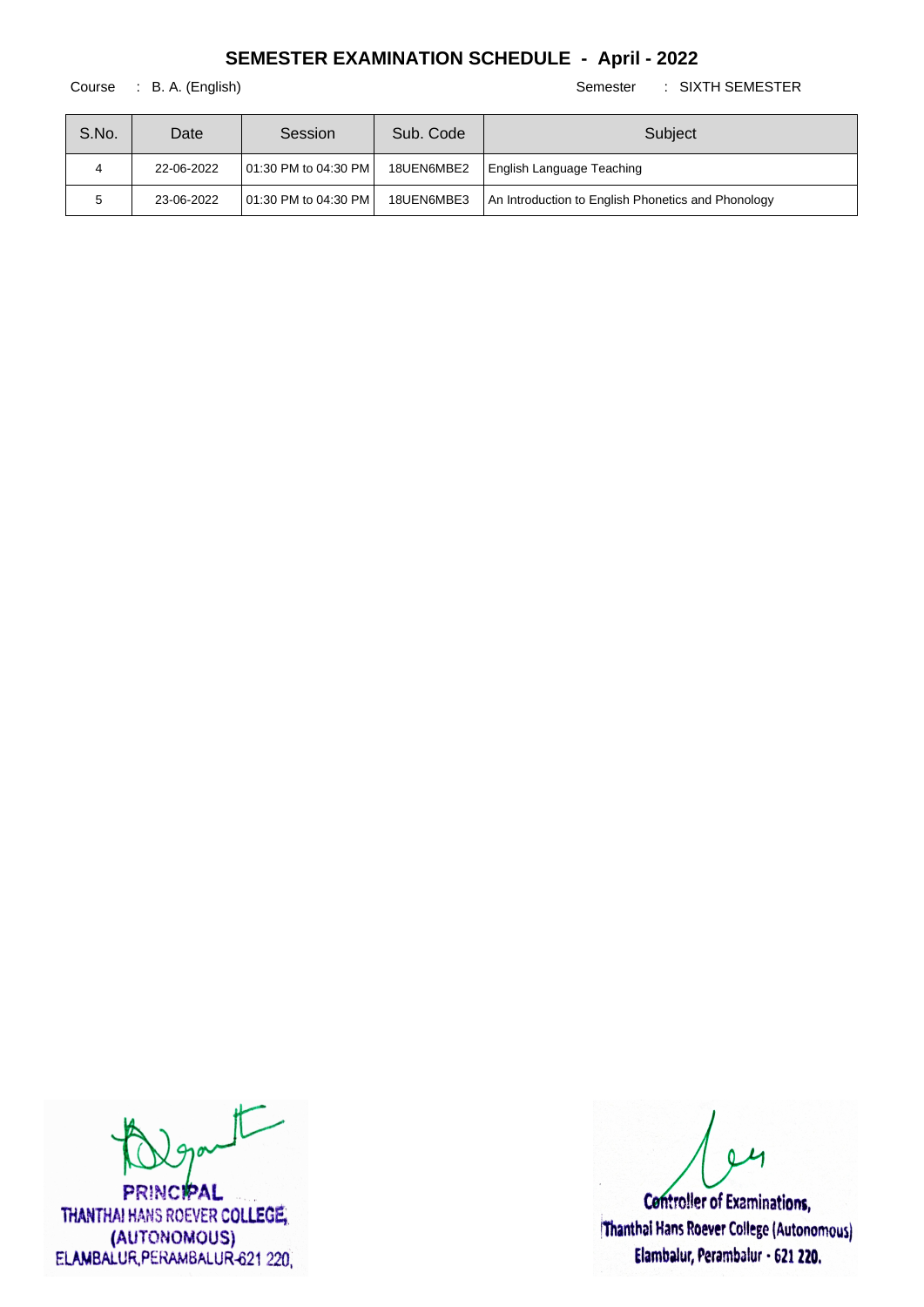Elambalur, Perambalur - 621 220

## **SEMESTER EXAMINATION SCHEDULE - April - 2022**

| Course | B. Com. |         |           | <b>FIRST SEMESTER</b><br>Semester |
|--------|---------|---------|-----------|-----------------------------------|
| S.No.  | Date    | Session | Sub. Code | Subject                           |

Course : B. Com. Semester : SECOND SEMESTER

| S.No. | Date       | <b>Session</b>           | Sub. Code | Subject                    |
|-------|------------|--------------------------|-----------|----------------------------|
|       | 21-06-2022 | l 09:30 AM to 12:30 PM l | 20UCM2CC3 | Financial Accounting - II  |
|       | 22-06-2022 | l 09:30 AM to 12:30 PM l | 20UCM2CC4 | <b>Business Statistics</b> |
|       | 23-06-2022 | l 09:30 AM to 12:30 PM l | 20UCM2AC2 | Business Economics         |

Course : B. Com. Semester : THIRD SEMESTER

| S.No. | Date       | Session               | Sub. Code | Subiect                        |
|-------|------------|-----------------------|-----------|--------------------------------|
|       | 20-06-2022 | 109:30 AM to 12:30 PM | 18UCM3AC3 | Banking Theory, Law & Practice |

Course : B. Com. Semester : FOURTH SEMESTER

| S.No. | Date       | Session                  | Sub. Code  | Subject                        |
|-------|------------|--------------------------|------------|--------------------------------|
|       | 23-06-2022 | l 09:30 AM to 12:30 PM l | 20UCM4CC7  | <b>Financial Management</b>    |
|       | 24-06-2022 | l 09:30 AM to 12:30 PM l | 20UCM4CC8  | Human Resource Management      |
| 3     | 25-06-2022 | l 09:30 AM to 12:30 PM l | 20UCM4AC4  | <b>Business Communication</b>  |
|       | 27-06-2022 | l 09:30 AM to 12:30 PM l | 20UCM4SBE1 | <b>Personality Development</b> |

Course : B. Com. Semester : FIFTH SEMESTER

| S.No. | Date       | Session              | Sub. Code  | Subject                              |
|-------|------------|----------------------|------------|--------------------------------------|
|       | 21-06-2022 | 09:30 AM to 12:30 PM | 18UCM5CC8  | Income Tax Law and Practice          |
| 2     | 22-06-2022 | 09:30 AM to 12:30 PM | 18UCM5CC9  | <b>Management Accounting</b>         |
| 3     | 23-06-2022 | 09:30 AM to 12:30 PM | 18UCM5CC10 | <b>Entrepreneurship Development</b>  |
| 4     | 24-06-2022 | 09:30 AM to 12:30 PM | 18UCM5CC11 | Auditing                             |
| 5     | 24-06-2022 | 01:30 PM to 04:30 PM | 18UCM5SBE3 | l Mutual Funds                       |
| 6     | 27-06-2022 | 09:30 AM to 12:30 PM | 18UCM5MBE1 | Company Law and Secretarial Practice |
| 7     | 28-06-2022 | 09:30 AM to 12:30 PM | 18UCM5SBE2 | E-Commerce                           |

 $t$ 

**PRINCIPAL** THANTHAI HANS ROEVER COLLEGE, (AUTONOMOUS) ELAMBALUR, PERAMBALUR-621 220

**Controller of Examinations,** Thanthai Hans Roever College (Autonomous) Elambalur, Perambalur - 621 220.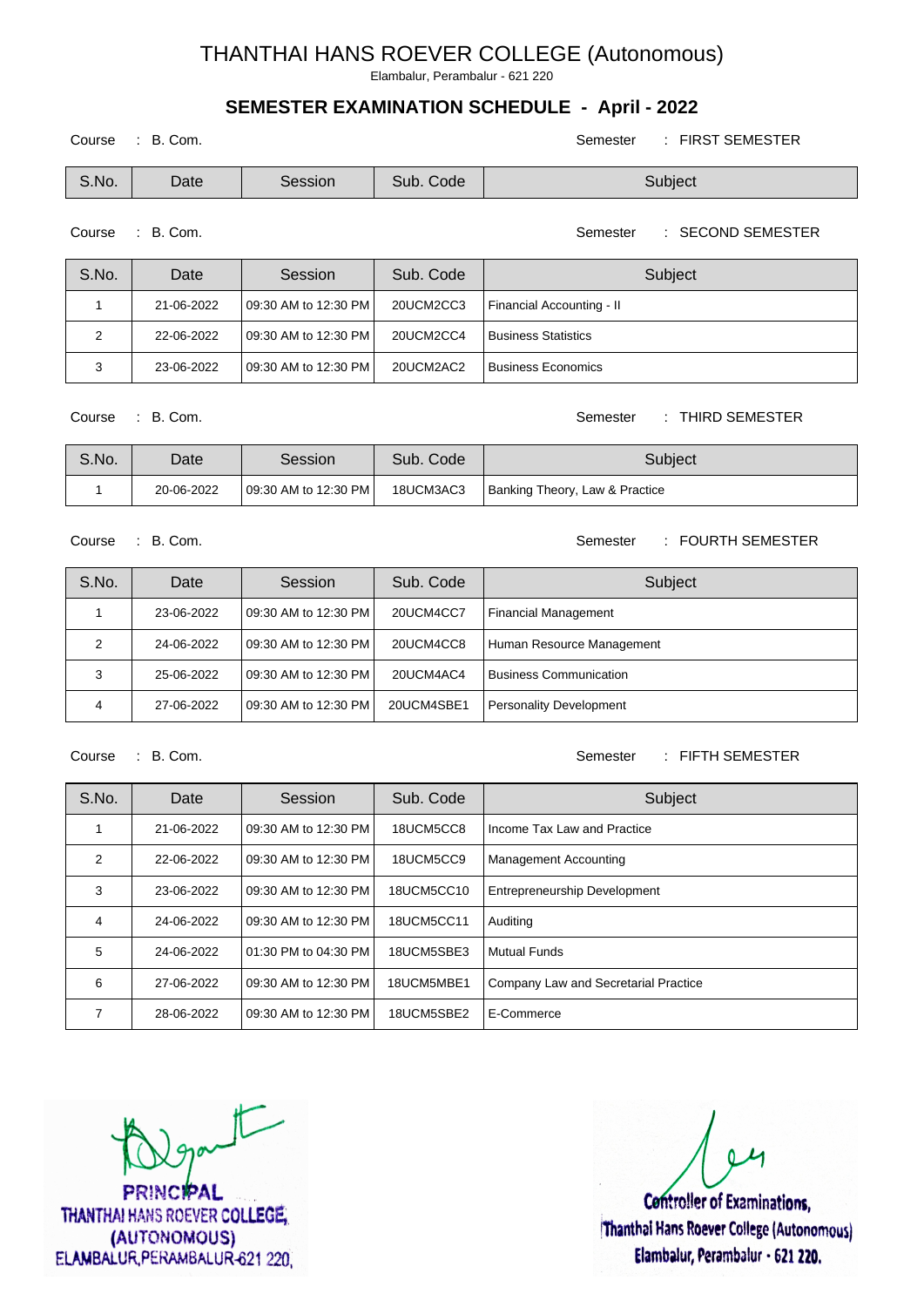Course : B. Com. Semester : SIXTH SEMESTER

| S.No. | Date       | Session                  | Sub. Code    | Subject                                            |
|-------|------------|--------------------------|--------------|----------------------------------------------------|
|       | 18-06-2022 | l 01:30 PM to 04:30 PM l | 18UCM6CC12   | Corporate Accounting                               |
|       | 20-06-2022 | 01:30 PM to 04:30 PM     | 18UCM6CC13   | <b>Financial Services</b>                          |
|       | 21-06-2022 | l 01:30 PM to 04:30 PM l | 18UCM6CC14   | Computer Applications to Business (With Practical) |
|       | 22-06-2022 | l 01:30 PM to 04:30 PM l | 18UCM6MBE2:1 | <b>Services Marketing</b>                          |
| 5     | 23-06-2022 | l 01:30 PM to 04:30 PM l | 18UCM6MBE3:2 | <b>Export Marketing</b>                            |

Course : B. Com. (Computer Application) Semester : FIRST SEMESTER

| S.No. | Date       | Session                 | Sub. Code | Subiect                                                   |
|-------|------------|-------------------------|-----------|-----------------------------------------------------------|
|       | 23-06-2022 | 101:30 PM to 04:30 PM I | 20UCC1AC1 | <b>Fundamentals of Computers - Theory &amp; Practical</b> |

Course : B. Com. (Computer Application) Semester : SECOND SEMESTER

| S.No. | Date       | <b>Session</b>           | Sub. Code | Subject                                |
|-------|------------|--------------------------|-----------|----------------------------------------|
|       | 21-06-2022 | l 09:30 AM to 12:30 PM l | 20UCC2CC3 | Business Statistics                    |
|       | 22-06-2022 | l 09:30 AM to 12:30 PM l | 20UCC2CC4 | Office Automation - Theory & Practical |
|       | 23-06-2022 | l 09:30 AM to 12:30 PM l | 20UCC2AC2 | Internet - Theory & Practical          |

Course : B. Com. (Computer Application) Semester : THIRD SEMESTER

| S.No. | Date       | Session                 | Sub. Code | Subiect                                         |
|-------|------------|-------------------------|-----------|-------------------------------------------------|
|       | 18-06-2022 | 109:30 AM to 12:30 PM L | 18UCC3AC3 | Fundamentals of Programming in C with Practical |

#### Course : B. Com. (Computer Application) Semester : FOURTH SEMESTER

| S.No. | Date       | Session                  | Sub. Code  | Subject                                 |
|-------|------------|--------------------------|------------|-----------------------------------------|
|       | 21-06-2022 | l 09:30 AM to 12:30 PM l | 20UCC4SBE1 | <b>Customer Relationship Management</b> |
| 2     | 22-06-2022 | l 09:30 AM to 12:30 PM l | 20UCC4CC7  | <b>Cost Accounting</b>                  |
| 3     | 23-06-2022 | 09:30 AM to 12:30 PM I   | 18UCC4AC4  | Software Development with Visual Basic  |
| 4     | 23-06-2022 | 09:30 AM to 12:30 PM I   | 20UCC4CC8  | <b>Principles of Management</b>         |
| 5     | 24-06-2022 | l 09:30 AM to 12:30 PM l | 20UCC4AC4  | Software Development with Visual Basic  |

Course : B. Com. (Computer Application) Semester : FIFTH SEMESTER

| S.No. | $\mathcal Q$ ate | Session | Sub. Code | Subject |
|-------|------------------|---------|-----------|---------|
|-------|------------------|---------|-----------|---------|

 $\sqrt{2}$ **PRINCIPAL** 

THANTHAI HANS ROEVER COLLEGE, (AUTONOMOUS) ELAMBALUR, PERAMBALUR-621 220

**Controller of Examinations.** Thanthai Hans Roever College (Autonomous)

Elambalur, Perambalur - 621 220.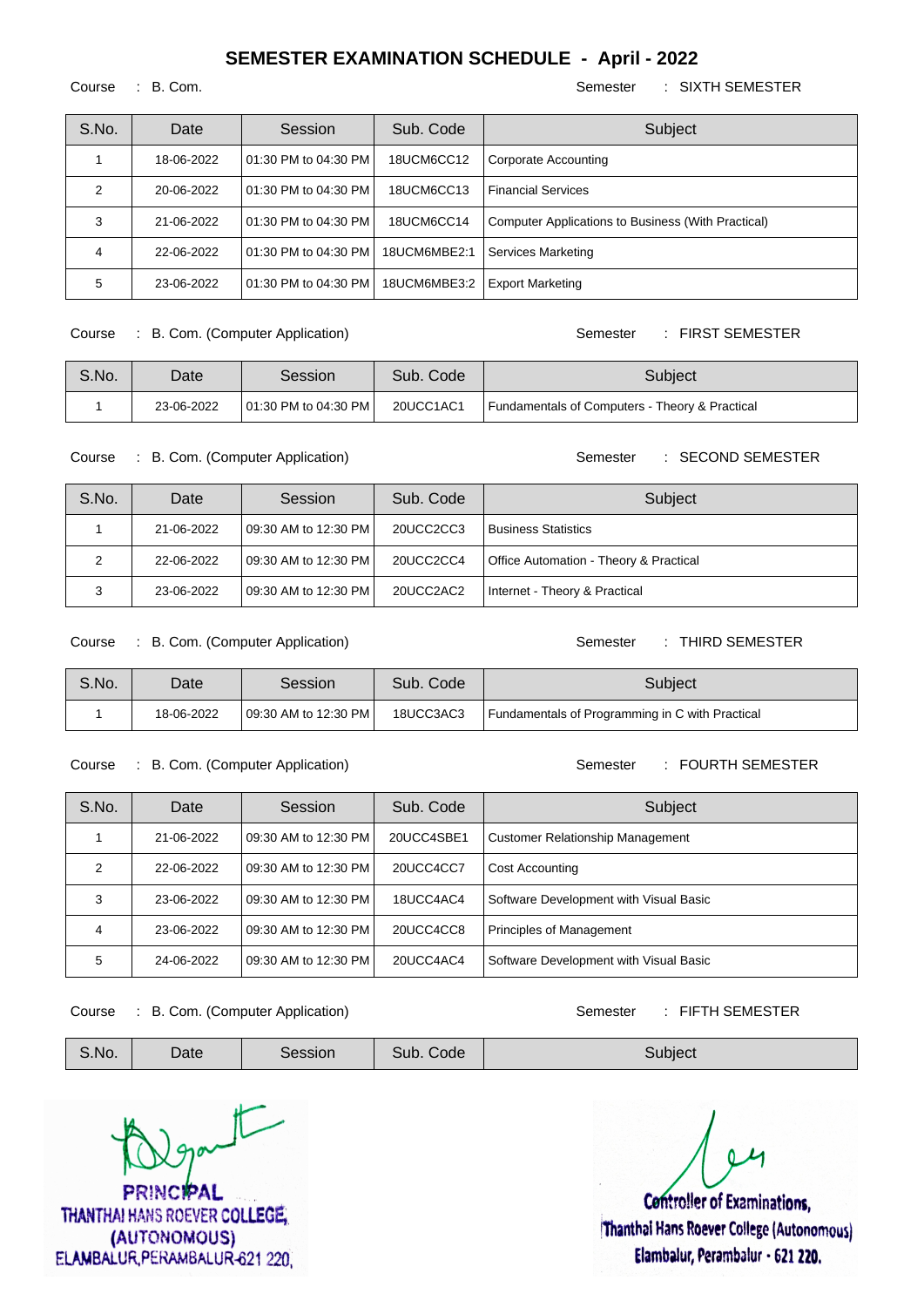#### Course : B. Com. (Computer Application) Semester : FIFTH SEMESTER

| S.No. | Date       | Session                | Sub. Code  | Subject                            |
|-------|------------|------------------------|------------|------------------------------------|
|       | 21-06-2022 | l 09:30 AM to 12:30 PM | 18UCC5CC10 | <b>Enterpreneurial Development</b> |
|       | 22-06-2022 | l 09:30 AM to 12:30 PM | 18UCC5CC11 | Web Designing                      |
| 3     | 23-06-2022 | l 09:30 AM to 12:30 PM | 18UCC5SBE2 | Banking Theory Law & Practice      |
| 4     | 24-06-2022 | l 09:30 AM to 12:30 PM | 18UCC5SBE3 | <b>Stock Market Practices</b>      |

Course : B. Com. (Computer Application) Semester : SIXTH SEMESTER

| S.No. | Date       | Session                  | Sub. Code  | Subject                                             |
|-------|------------|--------------------------|------------|-----------------------------------------------------|
|       | 18-06-2022 | 01:30 PM to 04:30 PM     | 18UCC6CC12 | Corporate Accounting                                |
| 2     | 20-06-2022 | 01:30 PM to 04:30 PM     | 18UCC6CC13 | <b>Business Law</b>                                 |
| 3     | 21-06-2022 | 01:30 PM to 04:30 PM     | 18UCC6CC14 | Financial Accounting Package-Tally (With Practical) |
| 4     | 22-06-2022 | l 01:30 PM to 04:30 PM l | 18UCC6MBE2 | Management Information System                       |
| 5     | 23-06-2022 | l 01:30 PM to 04:30 PM l | 18UCC6MBE3 | Human Resource Management                           |

 $t$ 

**PRINCIPAL** THANTHAI HANS ROEVER COLLEGE, (AUTONOMOUS) ELAMBALUR, PERAMBALUR-621 220.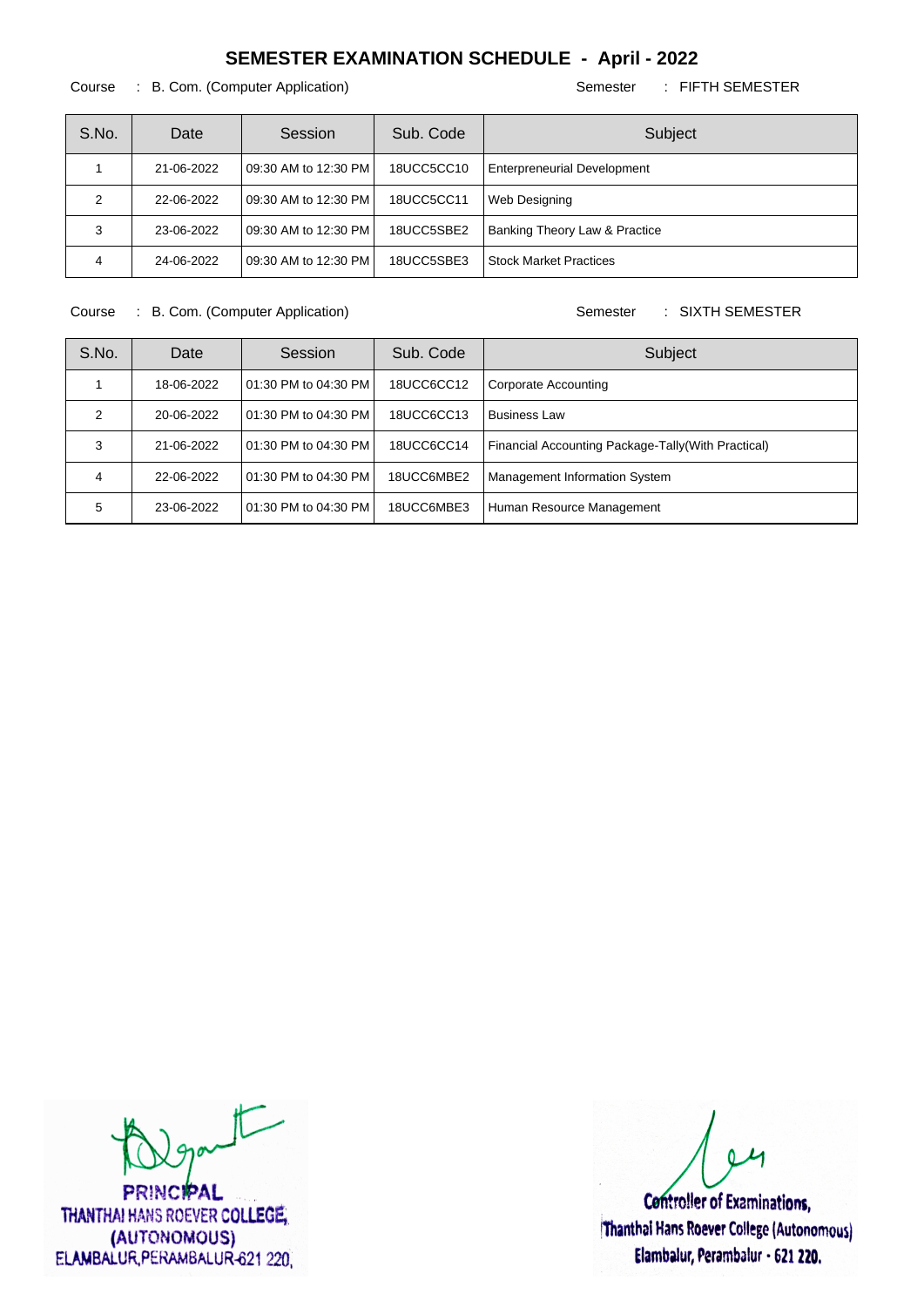Elambalur, Perambalur - 621 220

#### **SEMESTER EXAMINATION SCHEDULE - April - 2022**

#### Course : BBA Semester : FIRST SEMESTER

| S.No. | Date       | Session                  | Sub. Code | Subject                                              |
|-------|------------|--------------------------|-----------|------------------------------------------------------|
|       | 21-06-2022 | 01:30 PM to 04:30 PM     | 20UMS1CC1 | Principles and Practices of Management               |
| ◠     | 22-06-2022 | l 01:30 PM to 04:30 PM l | 20UMS1CC2 | <b>Financial Accounting</b>                          |
| 3     | 23-06-2022 | l 01:30 PM to 04:30 PM l | 20UMS1AC1 | Managerial Economics                                 |
|       | 24-06-2022 | 01:30 PM to 04:30 PM     | 20UMS1PE1 | Professional English for Commerce and Management - I |

#### Course : BBA Semester : SECOND SEMESTER

| S.No. | Date       | Session                  | Sub. Code | Subject                                              |
|-------|------------|--------------------------|-----------|------------------------------------------------------|
|       | 21-06-2022 | l 09:30 AM to 12:30 PM l | 20UMS2CC3 | <b>Marketing Management</b>                          |
|       | 22-06-2022 | l 09:30 AM to 12:30 PM l | 20UMS2CC4 | <b>Mathematics &amp; Statistics for Managers</b>     |
|       | 23-06-2022 | 09:30 AM to 12:30 PM     | 20UMS2AC2 | <b>Business Environment</b>                          |
| 4     | 24-06-2022 | l 01:30 PM to 04:30 PM l | 20UMS1PE1 | Professional English for Commerce and Management - I |

#### Course : BBA Semester : THIRD SEMESTER

| S.No. | Date       | Session                 | Sub. Code | Subject                                               |
|-------|------------|-------------------------|-----------|-------------------------------------------------------|
|       | 22-06-2022 | 101:30 PM to 04:30 PM I | 20UMS3CC5 | Managerial Communication                              |
|       | 23-06-2022 | 101:30 PM to 04:30 PM I | 20UMS3AC3 | <b>Business Law</b>                                   |
|       | 24-06-2022 | 101:30 PM to 04:30 PM I | 20UMS3CC6 | Computer Application in Business - Theory & Practical |

#### Course : BBA Semester : FOURTH SEMESTER

| S.No. | Date       | Session              | Sub. Code  | Subject                     |
|-------|------------|----------------------|------------|-----------------------------|
|       | 21-06-2022 | 09:30 AM to 12:30 PM | 18UMS4SBE1 | <b>Insurance Management</b> |
|       | 21-06-2022 | 09:30 AM to 12:30 PM | 20UMS4SBE1 | Insurance Management        |
| 3     | 22-06-2022 | 09:30 AM to 12:30 PM | 20UMS4CC7  | Organizational Behaviour    |
| 4     | 23-06-2022 | 09:30 AM to 12:30 PM | 20UMS4CC8  | <b>Operations Research</b>  |
| 5     | 24-06-2022 | 09:30 AM to 12:30 PM | 20UMS4AC4  | Production Management       |

### Course : BBA Semester : SIXTH SEMESTER

 $\sqrt{2}$ **PRINCIPAL** 

THANTHAI HANS ROEVER COLLEGE, (AUTONOMOUS) ELAMBALUR, PERAMBALUR-621 220

**Controller of Examinations.** Thanthai Hans Roever College (Autonomous) Elambalur, Perambalur - 621 220.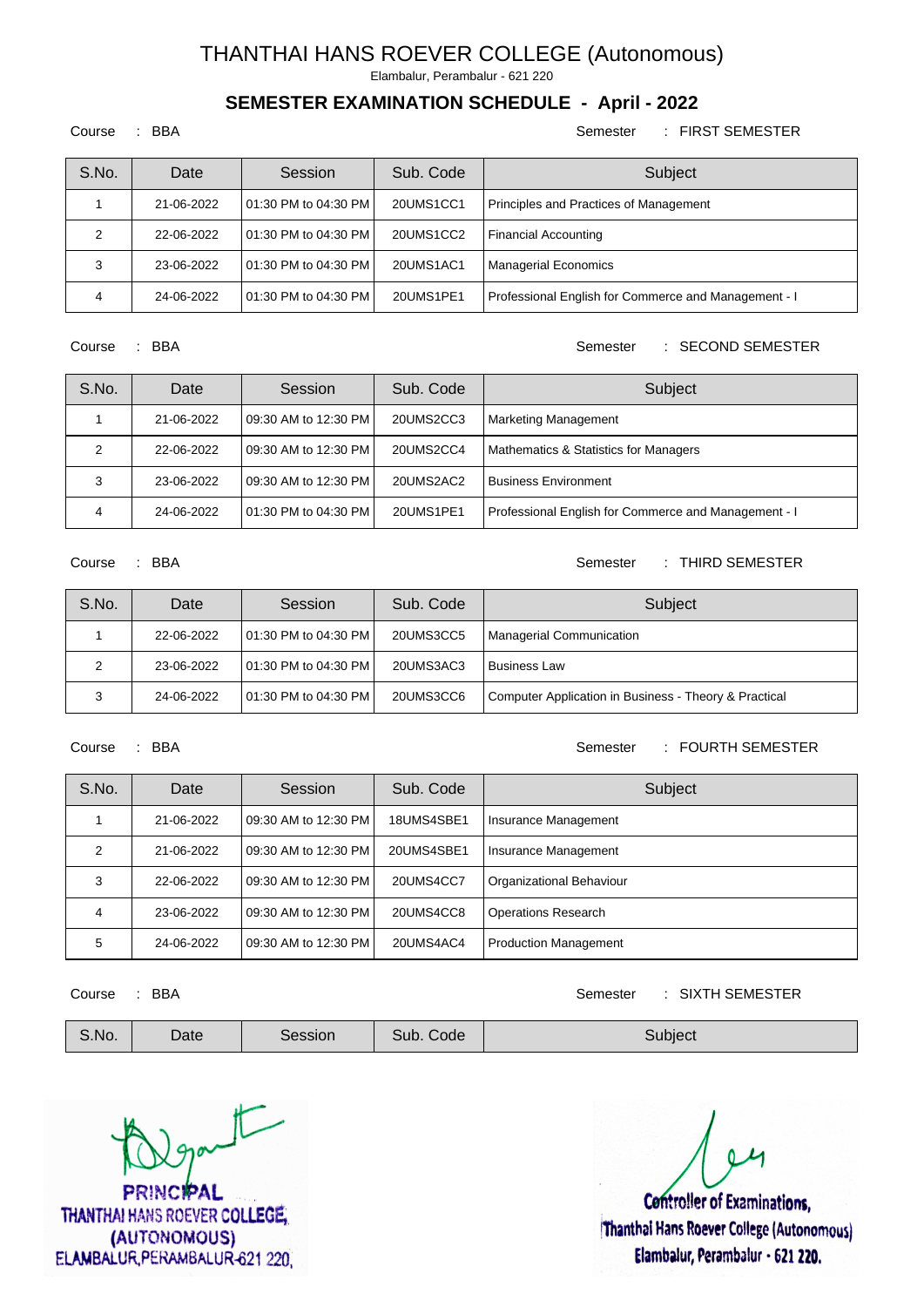Course : BBA Semester : SIXTH SEMESTER

| S.No. | Date       | Session              | Sub. Code  | Subject                            |
|-------|------------|----------------------|------------|------------------------------------|
|       | 18-06-2022 | 01:30 PM to 04:30 PM | 18UMS6CC13 | <b>Entrepreneurial Development</b> |
| 2     | 20-06-2022 | 01:30 PM to 04:30 PM | 18UMS6CC14 | Research Methodology               |
| 3     | 21-06-2022 | 01:30 PM to 04:30 PM | 18UMS6CC15 | <b>Principles of Logistics</b>     |
| 4     | 22-06-2022 | 01:30 PM to 04:30 PM | 18UMS6MBE2 | <b>Business Taxation</b>           |
| 5     | 23-06-2022 | 01:30 PM to 04:30 PM | 18UMS6MBE3 | Corporate Planning and Strategy    |

 $t$ 

**PRINCIPAL** THANTHAI HANS ROEVER COLLEGE, (AUTONOMOUS) ELAMBALUR, PERAMBALUR-621 220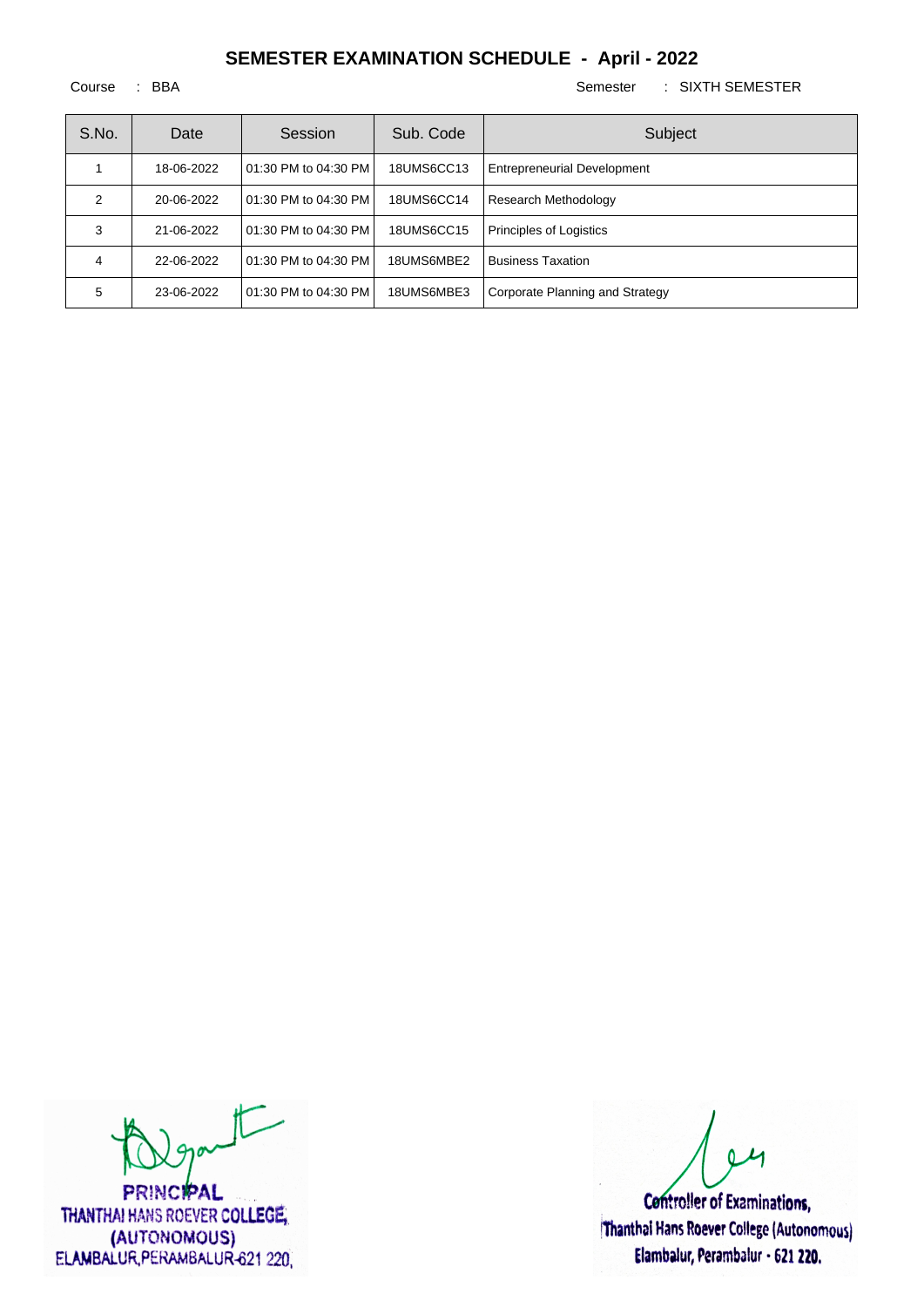Elambalur, Perambalur - 621 220

## **SEMESTER EXAMINATION SCHEDULE - April - 2022**

Course : B. Sc. (Physics) Semester : SECOND SEMESTER

| S.No. | Date       | Session                 | Sub. Code   | Subject                                                                      |  |
|-------|------------|-------------------------|-------------|------------------------------------------------------------------------------|--|
|       | 21-06-2022 | 109:30 AM to 12:30 PM I | 20UPH2CC2   | l Mechanics                                                                  |  |
|       | 22-06-2022 | 109:30 AM to 12:30 PM I | 20UMA2AC2:1 | Mathematics - II (Analytical Geometry (3D), Trigonometry and Fourler Series) |  |

Course : B. Sc. (Physics) Semester : FOURTH SEMESTER

| S.No. | Date       | Session                 | Sub. Code  | Subject                          |
|-------|------------|-------------------------|------------|----------------------------------|
|       | 21-06-2022 | 109:30 AM to 12:30 PM I | 20UPH4SBE1 | Office Automation                |
| 2     | 22-06-2022 | 109:30 AM to 12:30 PM I | 20UPH4CC4  | Electricity and Electromagnetism |
| 3     | 23-06-2022 | 109:30 AM to 12:30 PM I | 20UCH4AC4  | Allied Chemistry - II            |

Course : B. Sc. (Physics) Semester : SIXTH SEMESTER

| S.No. | Date       | Session                  | Sub. Code  | Subject                                      |
|-------|------------|--------------------------|------------|----------------------------------------------|
|       | 18-06-2022 | 01:30 PM to 04:30 PM     | 18UPH6CC9  | Elements of Classical & Quantum Physics      |
|       | 20-06-2022 | l 01:30 PM to 04:30 PM l | 18UPH6CC10 | Digital Electronics and Microprocessor       |
|       | 21-06-2022 | l 01:30 PM to 04:30 PM l | 18UPH6MBE2 | Computer Programming in C                    |
| 4     | 22-06-2022 | l 01:30 PM to 04:30 PM l | 18UPH6MBE3 | Opto Electronics & Fiber Optic Communication |

 $t$ 

**PRINCIPAL** THANTHAI HANS ROEVER COLLEGE, (AUTONOMOUS) ELAMBALUR, PERAMBALUR-621 220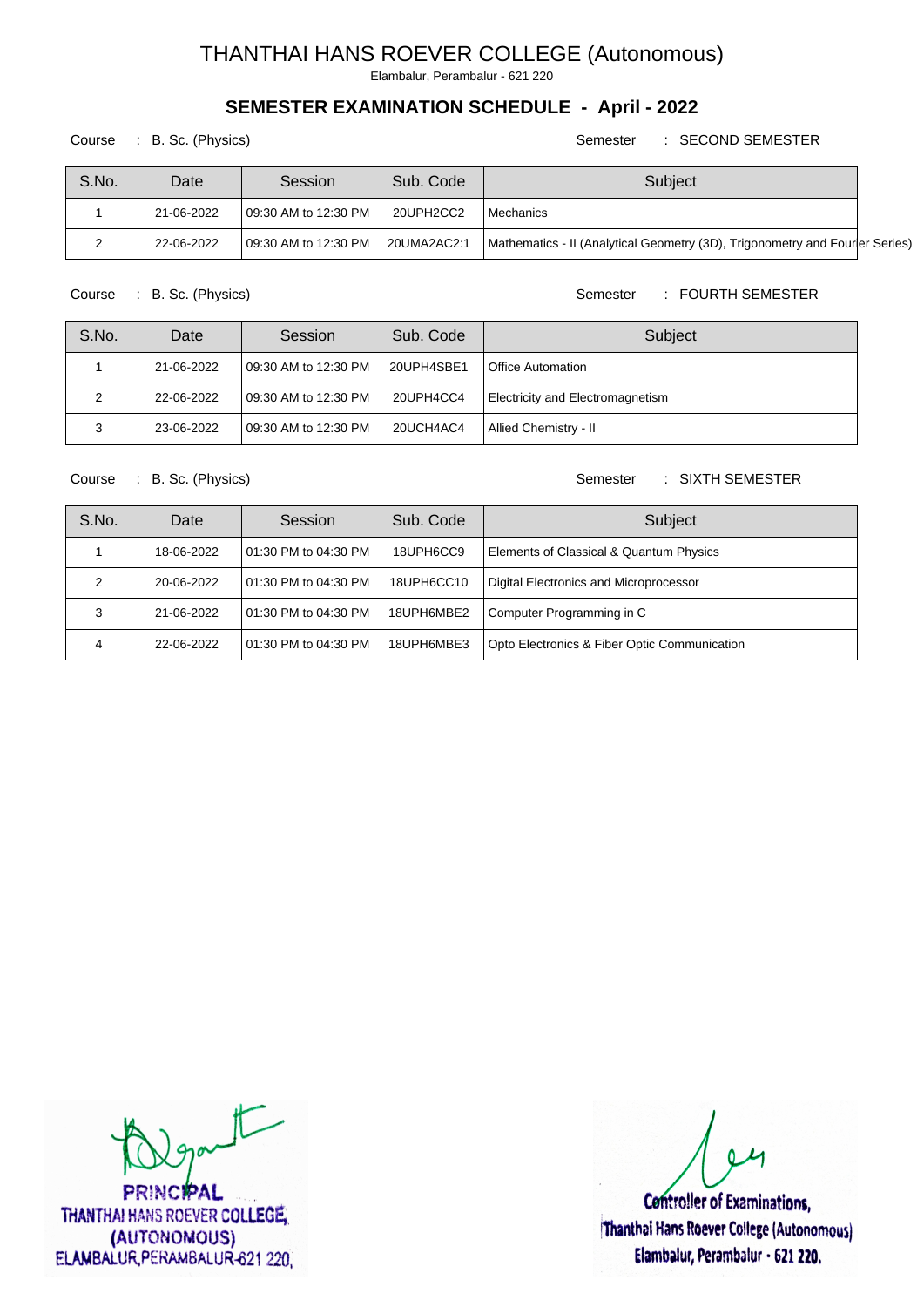Elambalur, Perambalur - 621 220

### **SEMESTER EXAMINATION SCHEDULE - April - 2022**

#### Course : B. Sc. (Chemistry) Semester : SECOND SEMESTER

| S.No. | Date       | Session                  | Sub. Code | Subject                |
|-------|------------|--------------------------|-----------|------------------------|
|       | 21-06-2022 | 109:30 AM to 12:30 PM I  | 20UCH2CC2 | General Chemistry - II |
|       | 22-06-2022 | l 09:30 AM to 12:30 PM l | 20UPH2AC2 | Physics III            |

Course : B. Sc. (Chemistry) Course : B. Sc. (Chemistry)

| S.No. | Date       | Session                 | Sub. Code  | Subject                |
|-------|------------|-------------------------|------------|------------------------|
|       | 21-06-2022 | 109:30 AM to 12:30 PM I | 20UBT4SBE1 | Ethno medicine         |
|       | 22-06-2022 | 109:30 AM to 12:30 PM I | 20UCH4CC4  | General Chemistry - IV |
| 3     | 23-06-2022 | 109:30 AM to 12:30 PM I | 20UBO4AC4  | Botany - II            |

#### Course : B. Sc. (Chemistry) Semester : FIFTH SEMESTER

| S.No. | Date       | Session                 | Sub. Code  | Subject                       |
|-------|------------|-------------------------|------------|-------------------------------|
|       | 18-06-2022 | 109:30 AM to 12:30 PM I | 16UCH5CC6  | Organic Chemistry - I         |
| ົ     | 20-06-2022 | 109:30 AM to 12:30 PM I | 16UCH5CC7  | <b>Physical Chemistry - I</b> |
| ີ     | 21-06-2022 | 109:30 AM to 12:30 PM   | 16UCH5MBE1 | <b>Analytical Chemistry</b>   |

Course : B. Sc. (Chemistry) Semester : SIXTH SEMESTER

| S.No. | Date       | Session                 | Sub. Code  | Subject                          |
|-------|------------|-------------------------|------------|----------------------------------|
|       | 18-06-2022 | 101:30 PM to 04:30 PM I | 18UCH6CC8  | Organic Chemistry - II           |
|       | 20-06-2022 | 101:30 PM to 04:30 PM I | 18UCH6CC9  | Physical Chemistry-II            |
| 3     | 21-06-2022 | 101:30 PM to 04:30 PM   | 18UCH6MBE2 | Nuclear and Industrial Chemistry |
|       | 22-06-2022 | 101:30 PM to 04:30 PM l | 18UCH6MBE3 | Food Chemistry                   |

 $t$ 

**PRINCIPAL** THANTHAI HANS ROEVER COLLEGE, (AUTONOMOUS) ELAMBALUR, PERAMBALUR-621 220,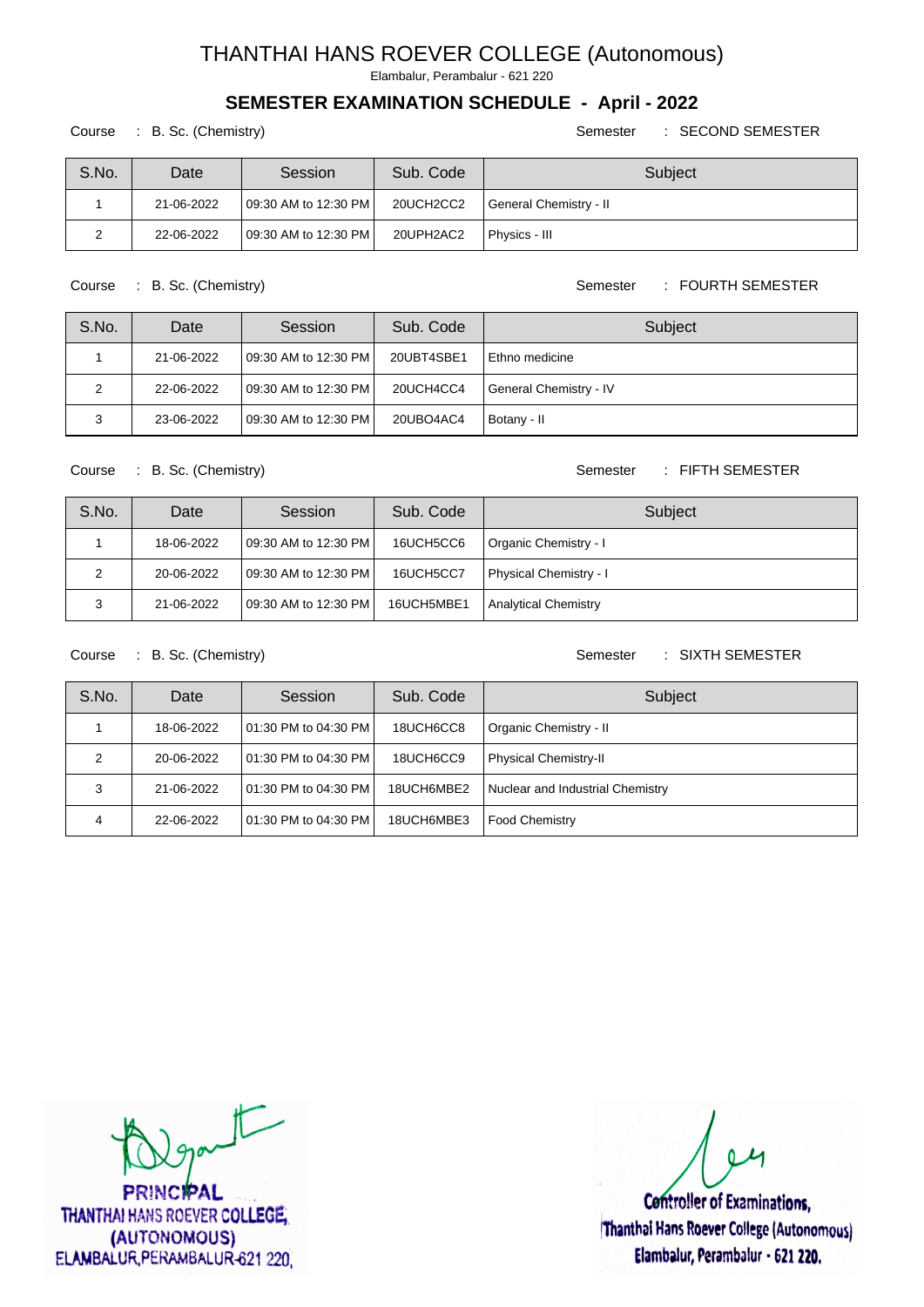Elambalur, Perambalur - 621 220

## **SEMESTER EXAMINATION SCHEDULE - April - 2022**

#### Course : B. Sc. (Mathematics) Semester : SECOND SEMESTER

| S.No. | Date       | Session                  | Sub. Code | Subject                                |
|-------|------------|--------------------------|-----------|----------------------------------------|
|       | 21-06-2022 | l 09:30 AM to 12:30 PM l | 20UMA2CC2 | Differential Calculus                  |
| 2     | 22-06-2022 | l 09:30 AM to 12:30 PM l | 20UMA2CC3 | Analytical Geometry-3D and Trignometry |
| ີ     | 23-06-2022 | 09:30 AM to 12:30 PM     | 20UPH2AC2 | Physics - III                          |

Course : B. Sc. (Mathematics) Semester : FOURTH SEMESTER

| S.No. | Date       | Session                  | Sub. Code  | Subject                                      |
|-------|------------|--------------------------|------------|----------------------------------------------|
|       | 21-06-2022 | 09:30 AM to 12:30 PM     | 20UMA4SBE1 | Mathematics for Competitive Examinations - I |
| 2     | 22-06-2022 | l 09:30 AM to 12:30 PM l | 20UMA4CC6  | Laplace Transforms and Fourier Transforms    |
| 3     | 23-06-2022 | 09:30 AM to 12:30 PM     | 20UMA4CC7  | <b>Vector Calculus and Fourier Series</b>    |
| 4     | 24-06-2022 | 09:30 AM to 12:30 PM     | 20UMA4AC4  | l Mathematical Statistics - II               |

Course : B. Sc. (Mathematics) Semester : SIXTH SEMESTER

| S.No. | Date       | Session              | Sub. Code    | Subject                    |
|-------|------------|----------------------|--------------|----------------------------|
|       | 18-06-2022 | 01:30 PM to 04:30 PM | 18UMA6CC12   | Linear Algebra             |
| 2     | 20-06-2022 | 01:30 PM to 04:30 PM | 18UMA6CC13   | <b>Complex Analysis</b>    |
| 3     | 21-06-2022 | 01:30 PM to 04:30 PM | 18UMA6CC14   | Dynamics                   |
| 4     | 22-06-2022 | 01:30 PM to 04:30 PM | 18UMA6CC15   | <b>Graph Theory</b>        |
| 5     | 23-06-2022 | 01:30 PM to 04:30 PM | 18UMA6MBE2:1 | <b>Operations Research</b> |
| 6     | 24-06-2022 | 01:30 PM to 04:30 PM | 18UMA6MBE3:1 | Number Theory              |

 $\sqrt{2}$ 

**PRINCIPAL** THANTHAI HANS ROEVER COLLEGE, (AUTONOMOUS) ELAMBALUR, PERAMBALUR-621 220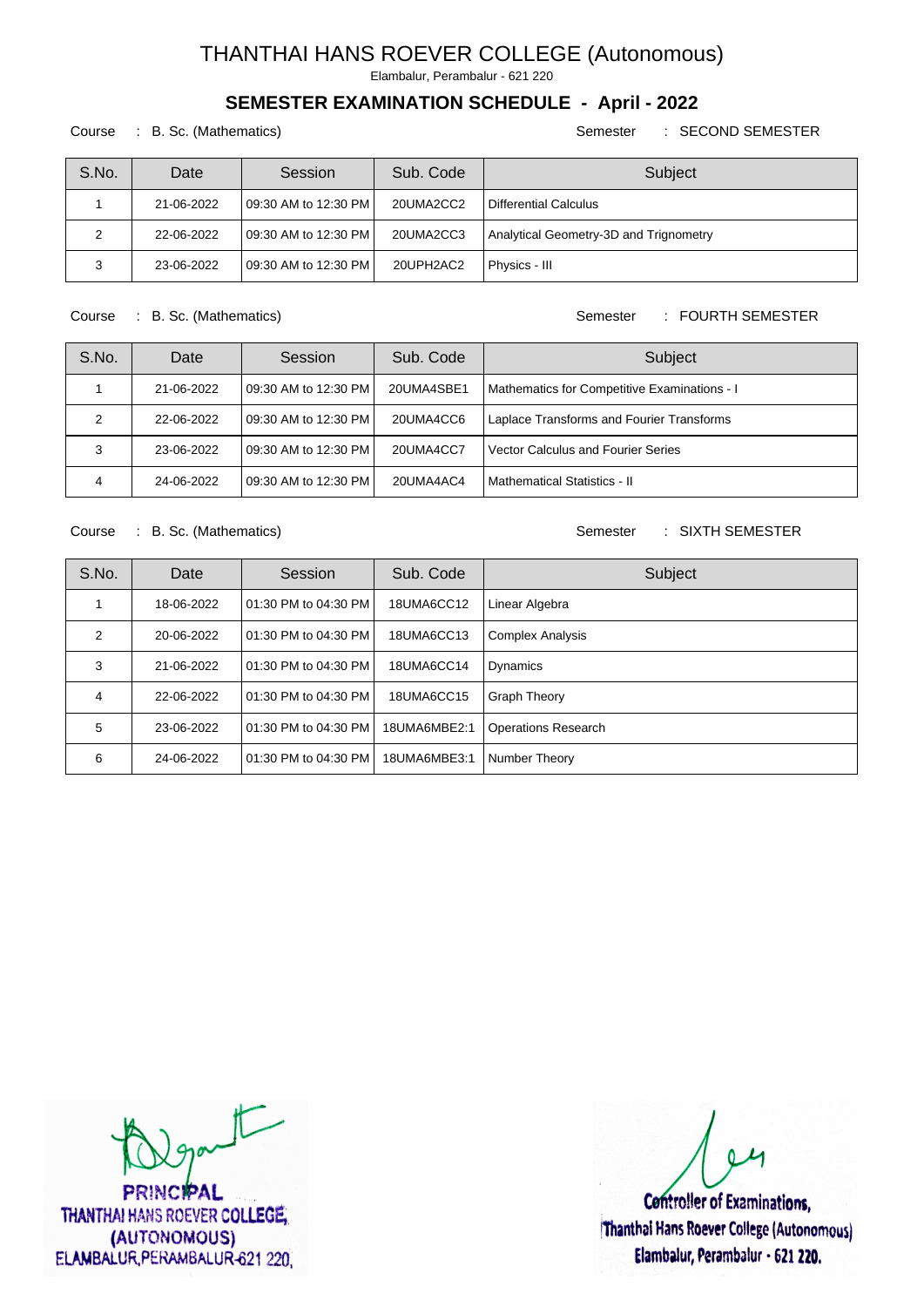Elambalur, Perambalur - 621 220

### **SEMESTER EXAMINATION SCHEDULE - April - 2022**

Course : B. Sc. (Computer Science) Semester : FIRST SEMESTER

| S.No. | Date       | Session                  | Sub. Code | Subject                                            |
|-------|------------|--------------------------|-----------|----------------------------------------------------|
|       | 21-06-2022 | l 01:30 PM to 04:30 PM l | 20UCS1CC1 | Programming in C                                   |
| 2     | 22-06-2022 | l 01:30 PM to 04:30 PM l | 20UMA1AC1 | Mathematics - I (Numerical Methods and Statistics) |
| ີ     | 24-06-2022 | l 01:30 PM to 04:30 PM l | 20UCS1PE1 | Professional English for Physical Sciences - I     |

Course : B. Sc. (Computer Science) Semester : SECOND SEMESTER

| S.No. | Date       | Session                  | Sub. Code | Subject                                |
|-------|------------|--------------------------|-----------|----------------------------------------|
|       | 21-06-2022 | l 09:30 AM to 12:30 PM l | 20UCS2CC2 | Object Oriented Programming using C++  |
|       | 22-06-2022 | 109:30 AM to 12:30 PM    | 20UMA2AC2 | Mathematics - II (Operations Research) |

Course : B. Sc. (Computer Science) Semester : FOURTH SEMESTER

| S.No. | Date       | Session                  | Sub. Code  | Subject                                |
|-------|------------|--------------------------|------------|----------------------------------------|
|       | 21-06-2022 | l 09:30 AM to 12:30 PM l | 20UCS4SBE1 | l Office Automation                    |
| າ     | 22-06-2022 | 109:30 AM to 12:30 PM I  | 20UCS4CC4  | Relational Database Management Systems |
|       | 23-06-2022 | 09:30 AM to 12:30 PM     | 20UPH4AC4  | Applied Physics - III                  |

Course : B. Sc. (Computer Science) Semester : SIXTH SEMESTER

| S.No. | Date       | Session                 | Sub. Code        | Subject                          |
|-------|------------|-------------------------|------------------|----------------------------------|
|       | 18-06-2022 | 101:30 PM to 04:30 PM I | <b>18UCS6CC8</b> | <b>Operating System</b>          |
| ົ     | 20-06-2022 | 101:30 PM to 04:30 PM I | 18UCS6CC9        | Computer Graphics and Multimedia |
| 3     | 21-06-2022 | 101:30 PM to 04:30 PM I | 18UCS6MBE2:3     | Cloud Computing                  |

 $\sqrt{2}$ 

**PRINCIPAL** THANTHAI HANS ROEVER COLLEGE, (AUTONOMOUS) ELAMBALUR, PERAMBALUR-621 220,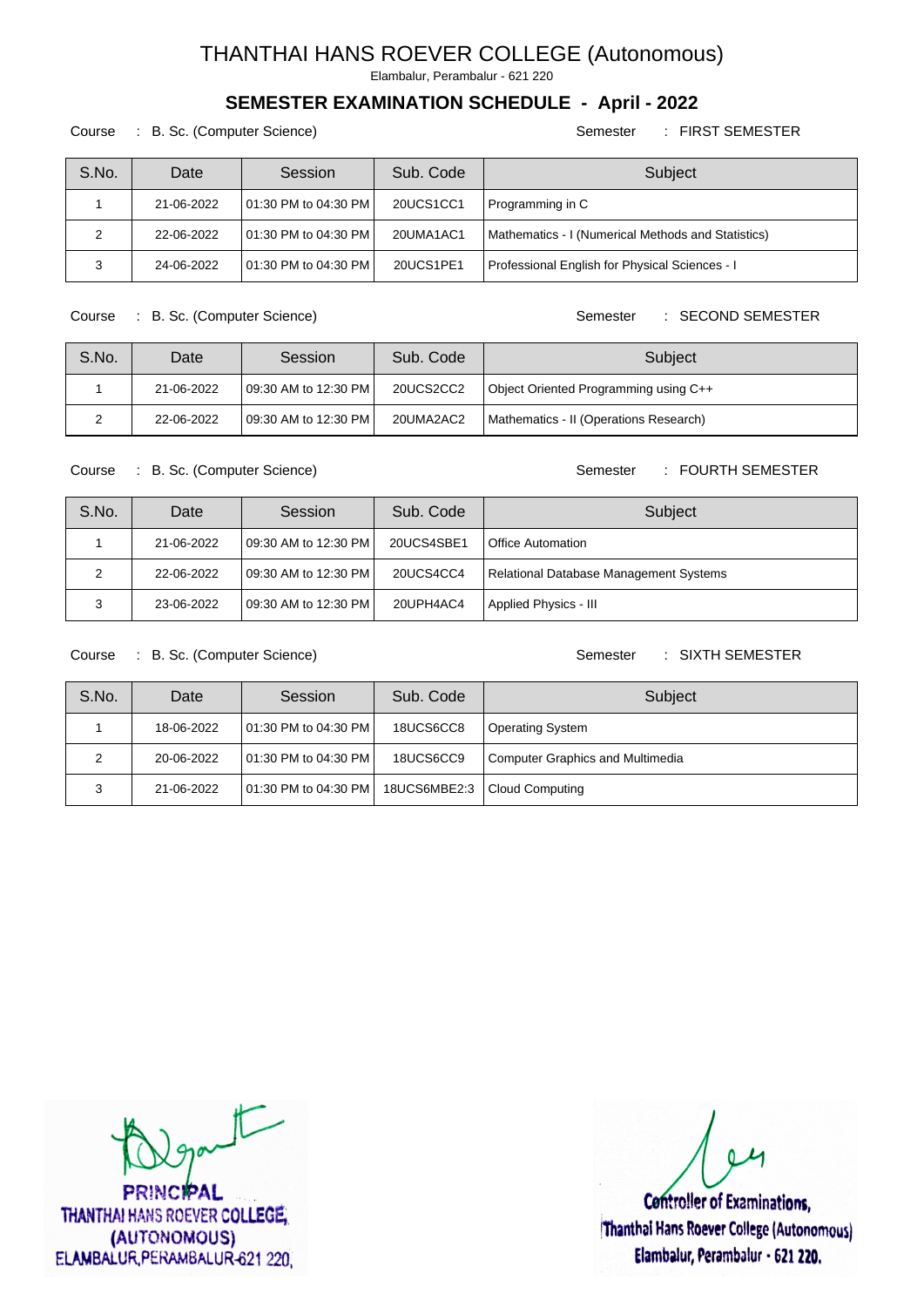Elambalur, Perambalur - 621 220

### **SEMESTER EXAMINATION SCHEDULE - April - 2022**

Course : B. Sc. (Information Technology) Semester : FIRST SEMESTER

| S.No. | Date       | Session                  | Sub. Code | Subject                                            |
|-------|------------|--------------------------|-----------|----------------------------------------------------|
|       | 21-06-2022 | l 01:30 PM to 04:30 PM l | 20UIT1CC1 | Principles of Information Technology               |
| 2     | 22-06-2022 | l 01:30 PM to 04:30 PM l | 20UMA1AC1 | Mathematics - I (Numerical Methods and Statistics) |
| ີ     | 24-06-2022 | 01:30 PM to 04:30 PM     | 20UIT1PE1 | Professional English for Physical Sciences - I     |

Course : B. Sc. (Information Technology) Semester : SECOND SEMESTER

S.No. Date Session Sub. Code Subject 1 | 21-06-2022 | 09:30 AM to 12:30 PM | 20UIT2CC2 | Programming in C 2 22-06-2022 09:30 AM to 12:30 PM 20UMA2AC2 Mathematics - II (Operations Research)

Course : B. Sc. (Information Technology) Semester : THIRD SEMESTER

| S.No. | Date       | Session                 | Sub. Code   | Subject                            |
|-------|------------|-------------------------|-------------|------------------------------------|
|       | 21-06-2022 | 101:30 PM to 04:30 PM   | 16UIT3CC3   | Object Oriented Programming in C++ |
|       | 22-06-2022 | 101:30 PM to 04:30 PM I | 16UMS3AC3:1 | Financial Accounting               |

Course : B. Sc. (Information Technology) Semester : FOURTH SEMESTER

| S.No. | Date       | Session                  | Sub. Code   | Subject                        |
|-------|------------|--------------------------|-------------|--------------------------------|
|       | 21-06-2022 | l 09:30 AM to 12:30 PM l | 20UIT4SBE1  | Quantitative Aptitude          |
| 2     | 22-06-2022 | l 09:30 AM to 12:30 PM l | 18UCS4SBE1  | Pagemaker                      |
| 3     | 22-06-2022 | l 09:30 AM to 12:30 PM l | 20UIT4CC4   | Programming in Java            |
| 4     | 23-06-2022 | 09:30 AM to 12:30 PM     | 20UCM4AC4:1 | <b>Organizational Behavior</b> |

Course : B. Sc. (Information Technology) Semester : FIFTH SEMESTER

| S.No. | Date       | Session                 | Sub. Code  | Subject        |
|-------|------------|-------------------------|------------|----------------|
|       | 23-06-2022 | 101:30 PM to 04:30 PM I | 18UCS5SBE2 | I Corel Draw   |
|       | 27-06-2022 | 109:30 AM to 12:30 PM I | 18UCS5SBE3 | I Dream Weaver |

Course : B. Sc. (Information Technology) Semester : SIXTH SEMESTER

| <b>The American</b><br>Date<br>Sub.<br>Session<br>S.No.<br>subiect<br>Code |  |
|----------------------------------------------------------------------------|--|
|----------------------------------------------------------------------------|--|

 $T_{\text{part}}$ **PRINCIPAL** 

THANTHAI HANS ROEVER COLLEGE. (AUTONOMOUS) ELAMBALUR, PERAMBALUR-621 220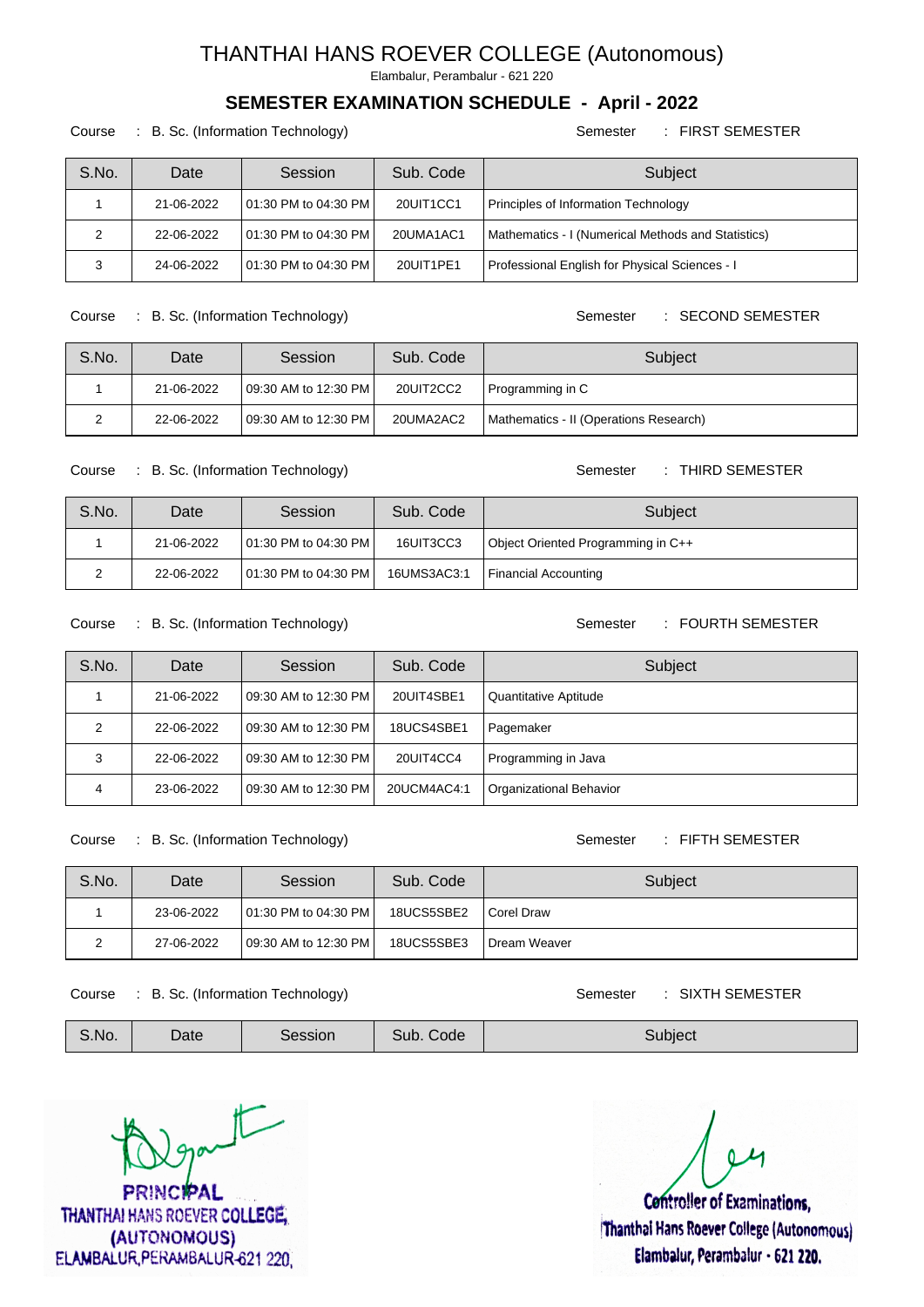Course : B. Sc. (Information Technology) Semester : SIXTH SEMESTER

| S.No. | Date       | Session                | Sub. Code    | Subject                       |
|-------|------------|------------------------|--------------|-------------------------------|
|       | 18-06-2022 | l 01:30 PM to 04:30 PM | 18UIT6CC8    | Data Communication & Networks |
|       | 20-06-2022 | l 01:30 PM to 04:30 PM | 18UIT6CC9    | <b>Operating System</b>       |
| 3     | 21-06-2022 | l 01:30 PM to 04:30 PM | 18UIT6CC10   | VB.Net                        |
| 4     | 22-06-2022 | 01:30 PM to 04:30 PM   | 18UIT6MBE2:3 | Software Testing              |

 $t$ 

**PRINCIPAL** THANTHAI HANS ROEVER COLLEGE, (AUTONOMOUS) ELAMBALUR, PERAMBALUR-621 220,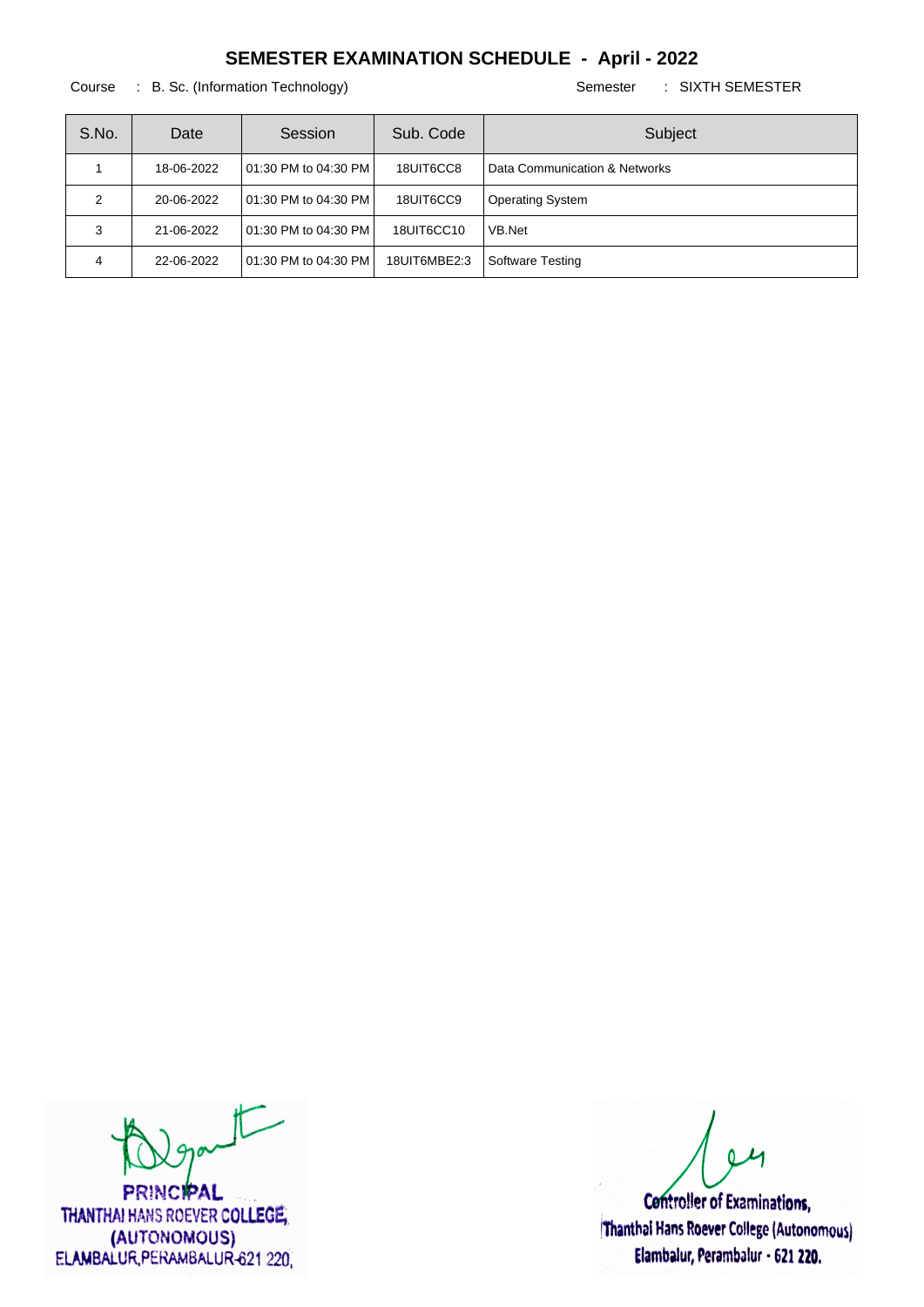Elambalur, Perambalur - 621 220

## **SEMESTER EXAMINATION SCHEDULE - April - 2022**

Course : BCA Semester : SECOND SEMESTER

| S.No. | Date       | Session                  | Sub. Code | Subject                                |
|-------|------------|--------------------------|-----------|----------------------------------------|
|       | 21-06-2022 | l 09:30 AM to 12:30 PM l | 20UCA2CC2 | Programming in C++                     |
|       | 22-06-2022 | l 09:30 AM to 12:30 PM l | 20UMA2AC2 | Mathematics - II (Operations Research) |

Course : BCA Semester : FOURTH SEMESTER

| S.No. | Date       | Session                 | Sub. Code   | Subject                         |
|-------|------------|-------------------------|-------------|---------------------------------|
|       | 21-06-2022 | 109:30 AM to 12:30 PM I | 20UCA4SBE1  | Hardware Troubleshooting        |
|       | 22-06-2022 | 109:30 AM to 12:30 PM I | 20UCA4CC4   | Python Programming              |
|       | 23-06-2022 | l 09:30 AM to 12:30 PM  | 20UMS4AC4:1 | <b>Principles of Management</b> |

#### Course : BCA Semester : FIFTH SEMESTER

| S.No. | Date       | Session               | Sub. Code | Subject                                |
|-------|------------|-----------------------|-----------|----------------------------------------|
|       | 18-06-2022 | 109:30 AM to 12:30 PM | 18UCA5CC7 | Relational Database Management Systems |

Course : BCA Semester : SIXTH SEMESTER

| S.No. | Date       | Session                 | Sub. Code    | Subject                         |
|-------|------------|-------------------------|--------------|---------------------------------|
|       | 18-06-2022 | 101:30 PM to 04:30 PM I | 18UCA6CC8    | <b>Operating Systems</b>        |
| ົ     | 20-06-2022 | 101:30 PM to 04:30 PM I | 18UCA6CC9    | <b>Smart Device Programming</b> |
| ٮ     | 21-06-2022 | 101:30 PM to 04:30 PM L | 18UCA6MBE2:1 | Cloud Computing                 |

 $\sqrt{2}$ 

**PRINCIPAL** THANTHAI HANS ROEVER COLLEGE, (AUTONOMOUS) ELAMBALUR, PERAMBALUR-621 220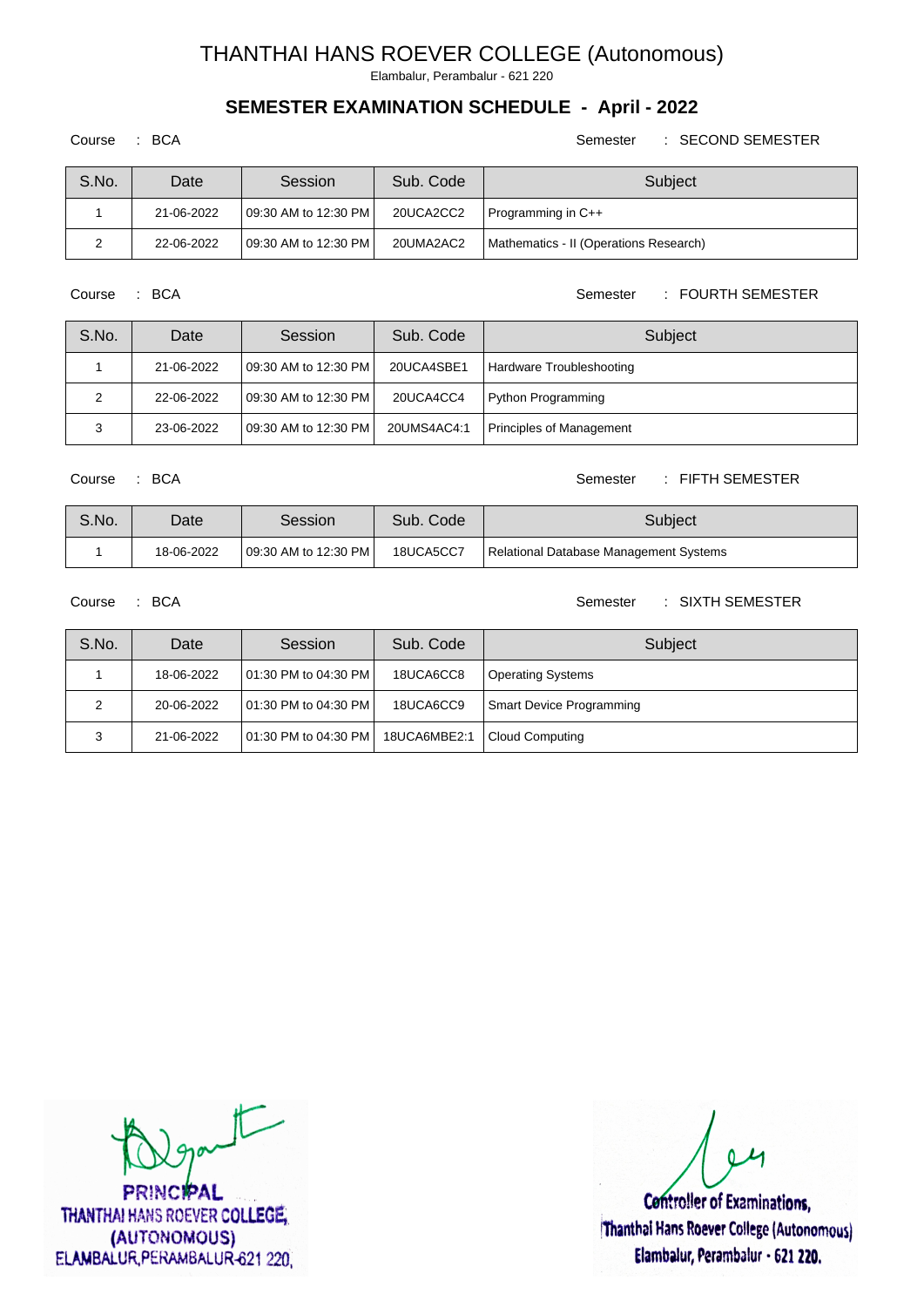Elambalur, Perambalur - 621 220

### **SEMESTER EXAMINATION SCHEDULE - April - 2022**

Course : B. Sc. (Biotechnology) Semester : SECOND SEMESTER

| S.No. | Date       | Session                 | Sub. Code | Subject                     |
|-------|------------|-------------------------|-----------|-----------------------------|
|       | 21-06-2022 | 109:30 AM to 12:30 PM I | 20UBT2CC2 | Cell Biology                |
|       | 22-06-2022 | 109:30 AM to 12:30 PM L | 20UBC2AC2 | <b>Applied Biochemistry</b> |

Course : B. Sc. (Biotechnology) Semester : FOURTH SEMESTER

| S.No. | Date       | Session                 | Sub. Code | Subject                                      |
|-------|------------|-------------------------|-----------|----------------------------------------------|
|       | 21-06-2022 | 109:30 AM to 12:30 PM I |           | 20UBT4SBE1:1   Mushroom and Vermi technology |
|       | 22-06-2022 | 109:30 AM to 12:30 PM   | 20UBT4CC4 | rDNA Technology                              |
| 3     | 23-06-2022 | 109:30 AM to 12:30 PM   | 20UZO4AC4 | Developmental Biology                        |

#### Course : B. Sc. (Biotechnology) Semester : SIXTH SEMESTER

| S.No. | Date       | Session               | Sub. Code  | Subject                             |
|-------|------------|-----------------------|------------|-------------------------------------|
|       | 18-06-2022 | 101:30 PM to 04:30 PM | 18UBT6CC8  | Industrial Biotechnology            |
|       | 20-06-2022 | 101:30 PM to 04:30 PM | 18UBT6CC9  | <b>Environmental Biotechnology</b>  |
| 3     | 21-06-2022 | 101:30 PM to 04:30 PM | 18UBT6MBE2 | <b>IPR, Biosafety and Bioethics</b> |
| 4     | 22-06-2022 | 101:30 PM to 04:30 PM | 18UBT6MBE3 | Cancer Biology                      |

 $\sqrt{2}$ 

**PRINCIPAL** THANTHAI HANS ROEVER COLLEGE, (AUTONOMOUS) ELAMBALUR, PERAMBALUR-621 220,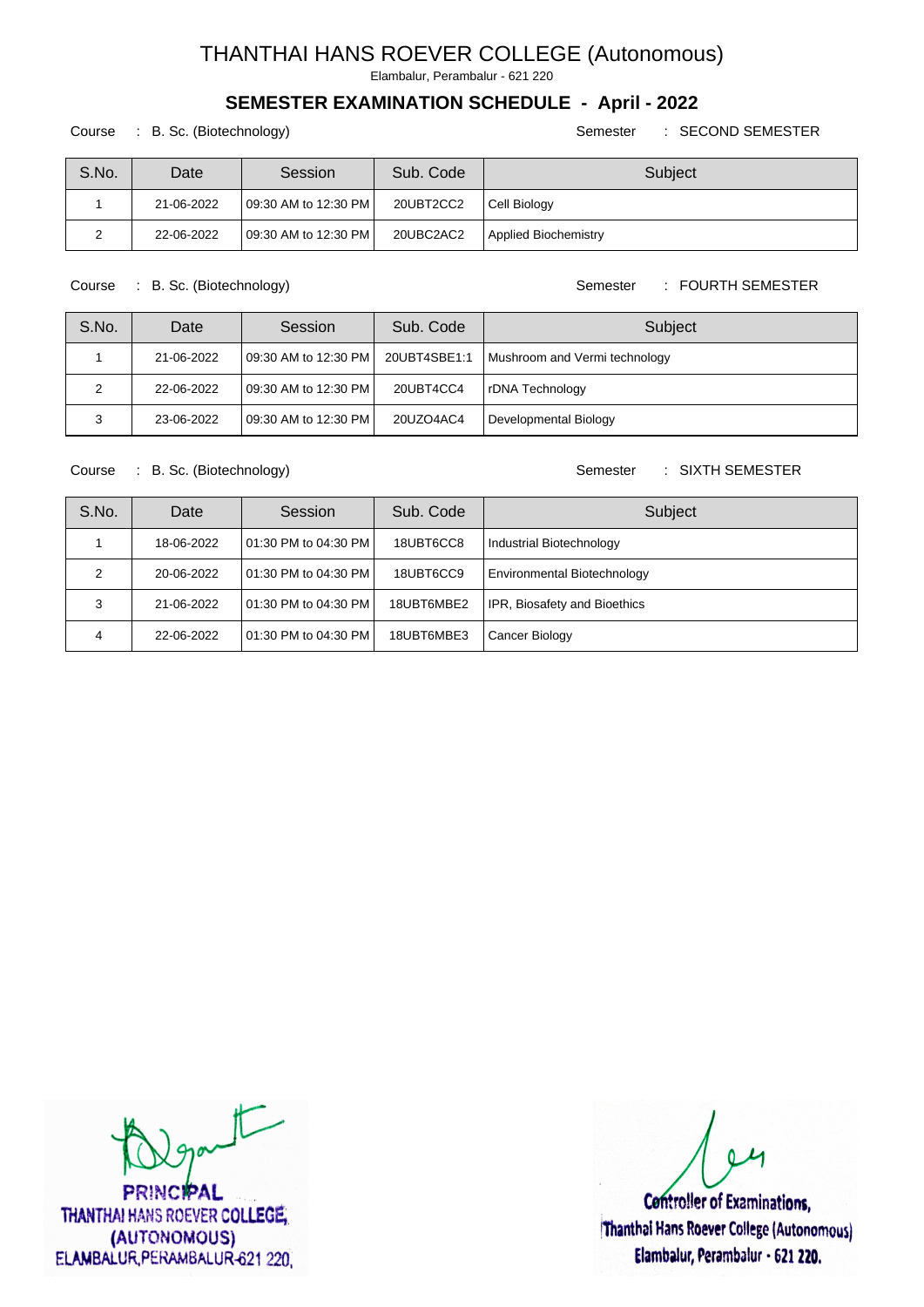Elambalur, Perambalur - 621 220

## **SEMESTER EXAMINATION SCHEDULE - April - 2022**

Course : B. Sc. (Microbiology) Semester : FIRST SEMESTER

S.No. Date Session Sub. Code Subject

#### Course : B. Sc. (Microbiology) Semester : SECOND SEMESTER

| S.No. | Date       | Session                 | Sub. Code | Subject              |
|-------|------------|-------------------------|-----------|----------------------|
|       | 21-06-2022 | 109:30 AM to 12:30 PM   | 20UMB2CC2 | Microbial Metabolism |
|       | 22-06-2022 | 109:30 AM to 12:30 PM I | 20UMB2AC2 | Biochemistry - II    |

Course : B. Sc. (Microbiology) Semester : THIRD SEMESTER

| S.No.<br>Code<br>Sub.<br>Date<br>3ubject:<br>Session |  |
|------------------------------------------------------|--|
|------------------------------------------------------|--|

Course : B. Sc. (Microbiology) Semester : FOURTH SEMESTER

| S.No. | Date       | Session               | Sub. Code                    | Subject               |
|-------|------------|-----------------------|------------------------------|-----------------------|
|       | 21-06-2022 | 09:30 AM to 12:30 PM  | 20UMB4SBE1:3   Pharmacognosy |                       |
| ◠     | 22-06-2022 | 109:30 AM to 12:30 PM | 20UMB4CC4                    | Introductory Virology |
| ີ     | 23-06-2022 | 09:30 AM to 12:30 PM  | 20UMB4AC4                    | <b>Bioinformatics</b> |

Course : B. Sc. (Microbiology) Semester : SIXTH SEMESTER

| S.No. | Date       | Session                 | Sub. Code  | Subject                        |
|-------|------------|-------------------------|------------|--------------------------------|
|       | 18-06-2022 | 101:30 PM to 04:30 PM I | 18UMB6CC8  | Food Microbiology              |
| っ     | 20-06-2022 | 101:30 PM to 04:30 PM I | 18UMB6CC9  | Industrial Microbiology        |
| 3     | 21-06-2022 | 101:30 PM to 04:30 PM I | 18UMB6MBE2 | Bioinstrumentation             |
|       | 22-06-2022 | 101:30 PM to 04:30 PM l | 18UMB6MBE3 | <b>Bioethics and Biosafety</b> |

 $\sqrt{2}$ 

**PRINCIPAL** THANTHAI HANS ROEVER COLLEGE, (AUTONOMOUS) ELAMBALUR, PERAMBALUR-621 220,

**Controller of Examinations.** 

Thanthai Hans Roever College (Autonomous) Elambalur, Perambalur - 621 220.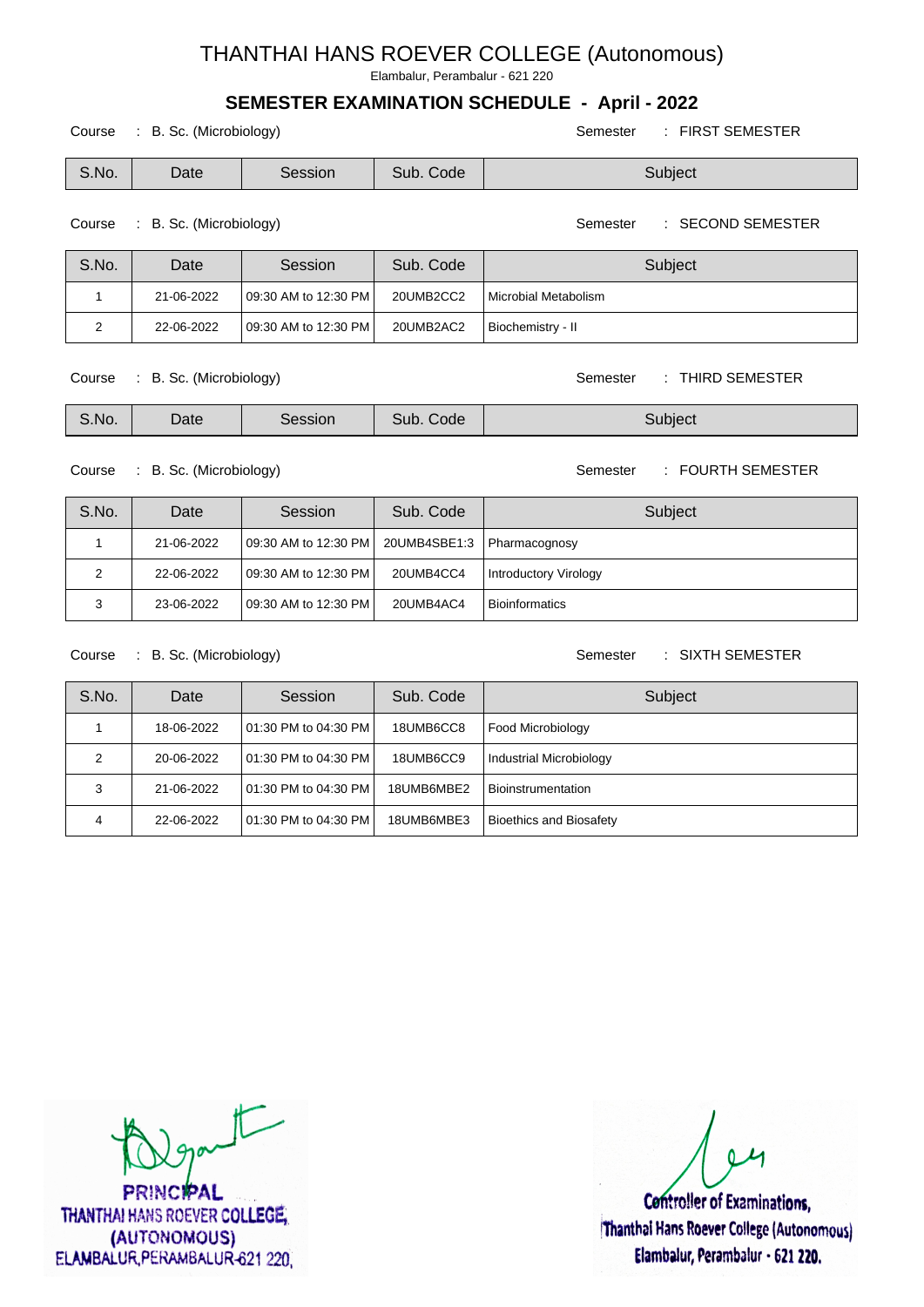Elambalur, Perambalur - 621 220

## **SEMESTER EXAMINATION SCHEDULE - April - 2022**

Course : B. Sc. (Physical Education) Semester : FIRST SEMESTER

| S.No.   | Date       | Session                  | Sub. Code | Subject                                             |
|---------|------------|--------------------------|-----------|-----------------------------------------------------|
|         | 21-06-2022 | l 01:30 PM to 04:30 PM l | 20UPE1CC1 | History of Physical Education                       |
|         | 22-06-2022 | l 01:30 PM to 04:30 PM l | 20UPE1AC1 | Yoga for Health Education                           |
| っ<br>د، | 24-06-2022 | l 01:30 PM to 04:30 PM l | 20UPE1PE1 | Professional English for Arts & Social Sciences - I |

Course : B. Sc. (Physical Education) Semester : SECOND SEMESTER

| S.No. | Date       | Session                 | Sub. Code | Subject                     |
|-------|------------|-------------------------|-----------|-----------------------------|
|       | 21-06-2022 | 109:30 AM to 12:30 PM I | 20UPE2CC2 | Anatomy and Physiology      |
|       | 22-06-2022 | 109:30 AM to 12:30 PM   | 20UPE2AC2 | Theories of Track and Field |

#### Course : B. Sc. (Physical Education) Semester : THIRD SEMESTER

| S.No. | Date       | Session                 | Sub. Code | Subject                                                                    |  |
|-------|------------|-------------------------|-----------|----------------------------------------------------------------------------|--|
|       | 27-06-2022 | 109:30 AM to 12:30 PM   | 18UPE3AC3 | Theories of throw events                                                   |  |
|       | 27-06-2022 | 101:30 PM to 04:30 PM I | 18UPE3CC3 | Organization, Administration and Methods of Teaching in Physical Education |  |

Course : B. Sc. (Physical Education) Semester : FOURTH SEMESTER

| S.No. | Date       | Session                  | Sub. Code  | Subject                                               |
|-------|------------|--------------------------|------------|-------------------------------------------------------|
|       | 21-06-2022 | 09:30 AM to 12:30 PM     | 20UPE4SBE1 | Principles and Techniques of Officiating and Coaching |
| 2     | 22-06-2022 | l 09:30 AM to 12:30 PM l | 18UPE4CC4  | Physiology of Exercise                                |
| 3     | 22-06-2022 | l 09:30 AM to 12:30 PM l | 20UPE4CC4  | <b>Exercise Physiology</b>                            |
| 4     | 23-06-2022 | l 09:30 AM to 12:30 PM l | 18UPE4AC4  | Rules of Games and Sports-III                         |
| 5     | 23-06-2022 | 09:30 AM to 12:30 PM     | 20UPE4AC4  | <b>Rules of Games and Sports</b>                      |
| 6     | 24-06-2022 | l 09:30 AM to 12:30 PM l | 18UPE4SBE1 | Principles and Techniques of Officiating and Coaching |

Course : B. Sc. (Physical Education) Semester : FIFTH SEMESTER

| S.No. | Date       | Session                  | Sub. Code | Subject                 |
|-------|------------|--------------------------|-----------|-------------------------|
|       | 25-06-2022 | 01:30 PM to 04:30 PM     | 18UPE5CC8 | Theories of Jump Events |
|       | 27-06-2022 | l 09:30 AM to 12:30 PM l | 18UPE5CC5 | Sports Journalism       |

 $\pm$ 

**PRINCIPAL** THANTHAI HANS ROEVER COLLEGE, (AUTONOMOUS) ELAMBALUR, PERAMBALUR-621 220

**Controller of Examinations,** Thanthai Hans Roever College (Autonomous) Elambalur, Perambalur - 621 220.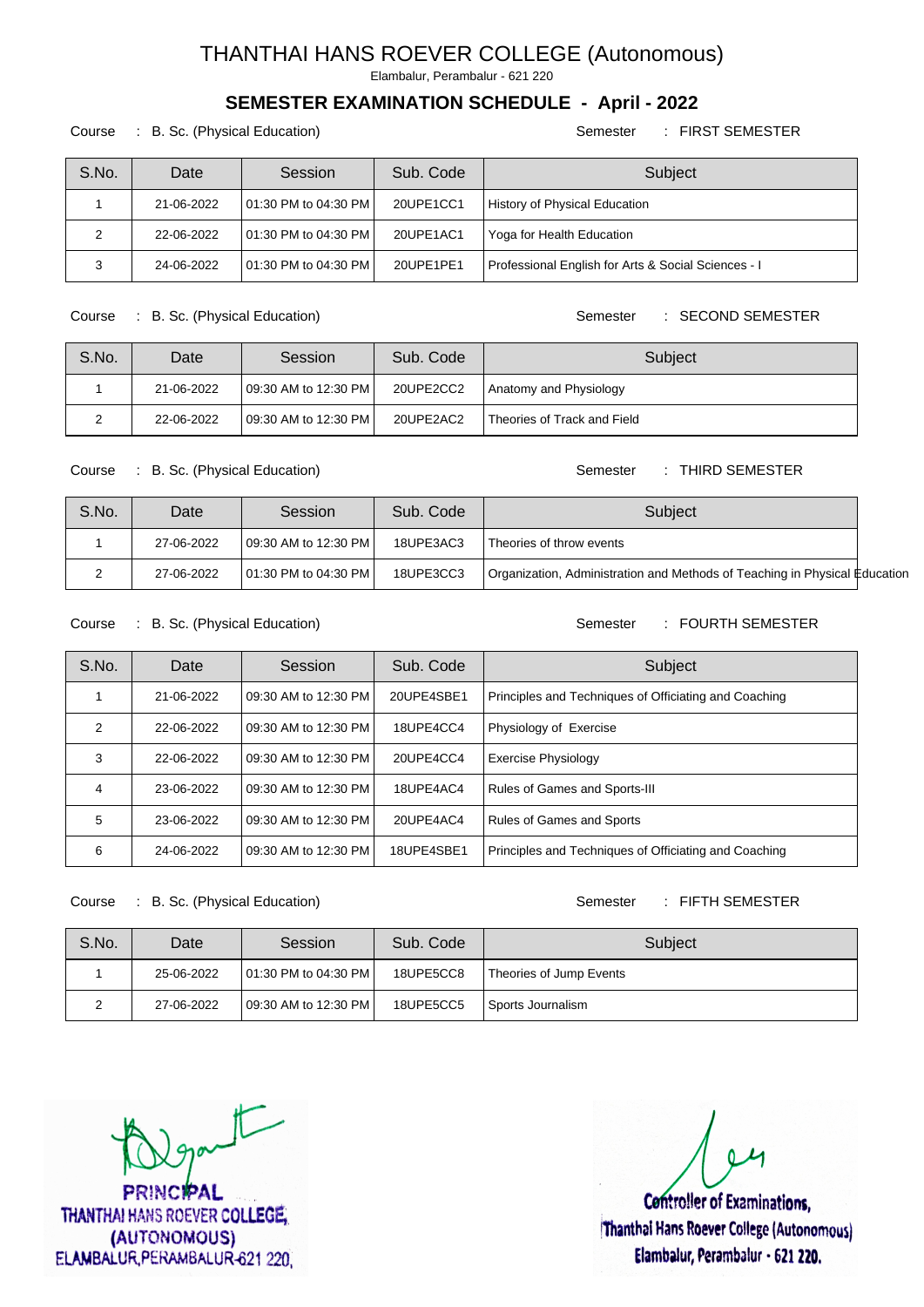#### Course : B. Sc. (Physical Education) Semester : FIFTH SEMESTER

| S.No. | Date       | Session                 | Sub. Code  | Subject                                                |
|-------|------------|-------------------------|------------|--------------------------------------------------------|
|       | 27-06-2022 | 109:30 AM to 12:30 PM I | 18UPE5MBE1 | Statistical Techniques                                 |
|       | 28-06-2022 | 109:30 AM to 12:30 PM I | 18UPE5CC6  | Test, Measurement and Evaluation in Physical Education |

Course : B. Sc. (Physical Education) Semester : SIXTH SEMESTER

| S.No. | Date       | Session                | Sub. Code  | Subject                               |
|-------|------------|------------------------|------------|---------------------------------------|
|       | 18-06-2022 | 101:30 PM to 04:30 PM  | 18UPE6CC9  | Science of Sports Training            |
|       | 20-06-2022 | l 01:30 PM to 04:30 PM | 18UPE6CC10 | <b>Rules of Games and Sports - IV</b> |
|       | 21-06-2022 | 01:30 PM to 04:30 PM   | 18UPE6MBE2 | Health Education and First Aid        |
| 4     | 22-06-2022 | 01:30 PM to 04:30 PM   | 18UPE6MBE3 | Sports Psychology and Sociology       |

 $\sqrt{2}$ 

**PRINCIPAL** THANTHAI HANS ROEVER COLLEGE, (AUTONOMOUS) ELAMBALUR, PERAMBALUR-621 220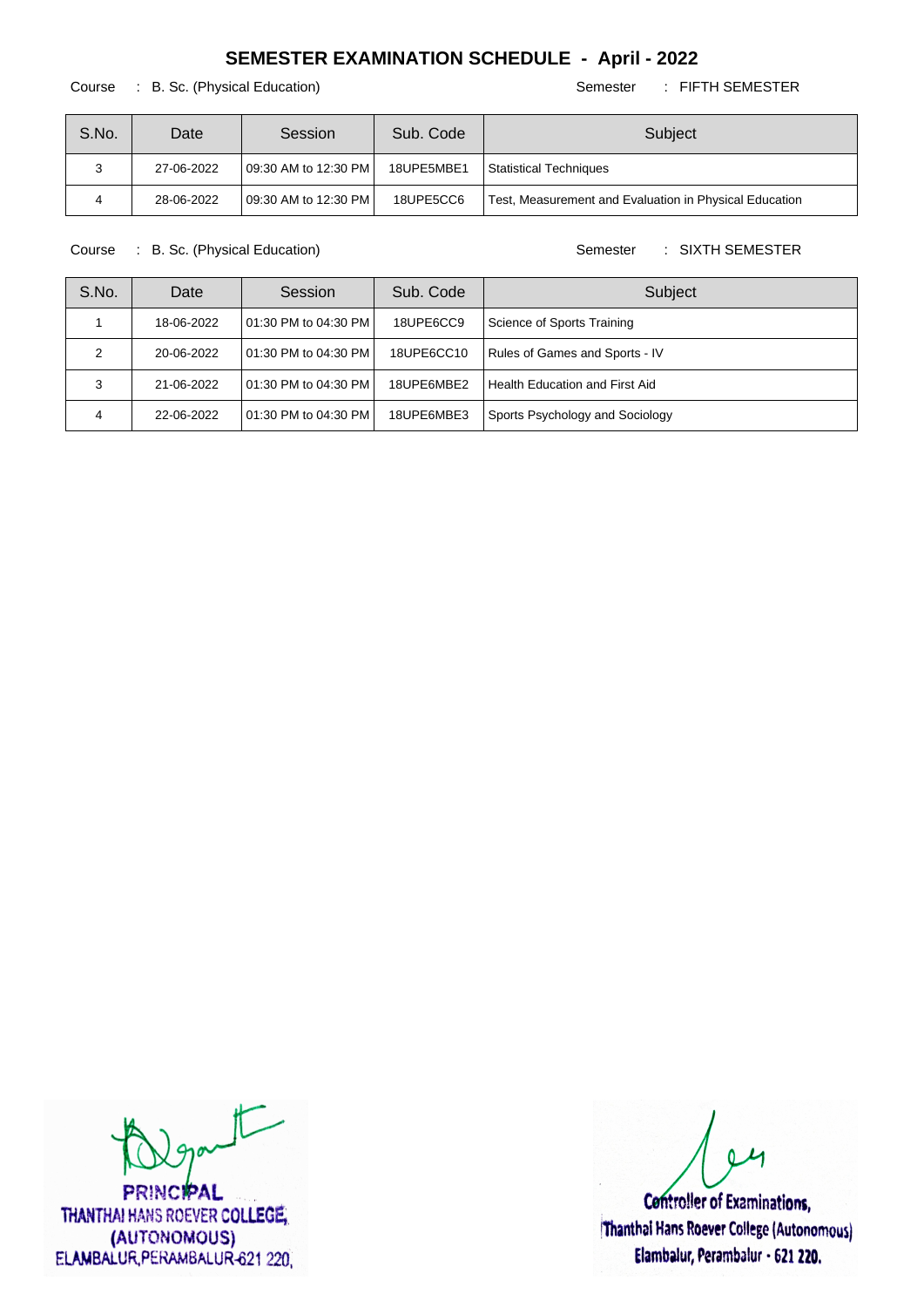Elambalur, Perambalur - 621 220

### **SEMESTER EXAMINATION SCHEDULE - April - 2022**

Course : B. Sc. (Hotel Management & Catering Semester : FIRST SEMESTER

| S.No. | Date | Session | Sub.<br>Code | , Subject |
|-------|------|---------|--------------|-----------|
|-------|------|---------|--------------|-----------|

Course : B. Sc. (Hotel Management & Catering Semester : SECOND SEMESTER

| S.No. | Date       | Session                 | Sub. Code | Subject                    |
|-------|------------|-------------------------|-----------|----------------------------|
|       | 21-06-2022 | 109:30 AM to 12:30 PM I | 20UHM2CC2 | House Keeping Operations   |
|       | 22-06-2022 | 109:30 AM to 12:30 PM I | 20UHM2AC2 | Nutrition and Food Science |

Course : B. Sc. (Hotel Management & Catering Semester : FOURTH SEMESTER

| S.No. | Date       | Session               | Sub. Code  | Subject                         |
|-------|------------|-----------------------|------------|---------------------------------|
|       | 21-06-2022 | 109:30 AM to 12:30 PM | 20UHM4SBE1 | Hospitality Marketing           |
|       | 22-06-2022 | 109:30 AM to 12:30 PM | 20UHM4CC4  | <b>Bakery and Confectionary</b> |
|       | 23-06-2022 | 109:30 AM to 12:30 PM | 20UHM4AC4  | Principles of Management        |

Course : B. Sc. (Hotel Management & Catering Semester : SIXTH SEMESTER

| S.No. | Date       | Session                  | Sub. Code  | Subject                          |
|-------|------------|--------------------------|------------|----------------------------------|
|       | 18-06-2022 | l 01:30 PM to 04:30 PM l | 18UHM6CC8  | Beverage Service & Management    |
|       | 20-06-2022 | 01:30 PM to 04:30 PM I   | 18UHM6CC9  | Food Production - III            |
|       | 21-06-2022 | l 01:30 PM to 04:30 PM l | 18UHM6MBE2 | <b>Room Divisions Management</b> |
| 4     | 22-06-2022 | l 01:30 PM to 04:30 PM l | 18UHM6MBE3 | <b>Event Management</b>          |

part

**PRINCIPAL** THANTHAI HANS ROEVER COLLEGE, (AUTONOMOUS) ELAMBALUR, PERAMBALUR-621 220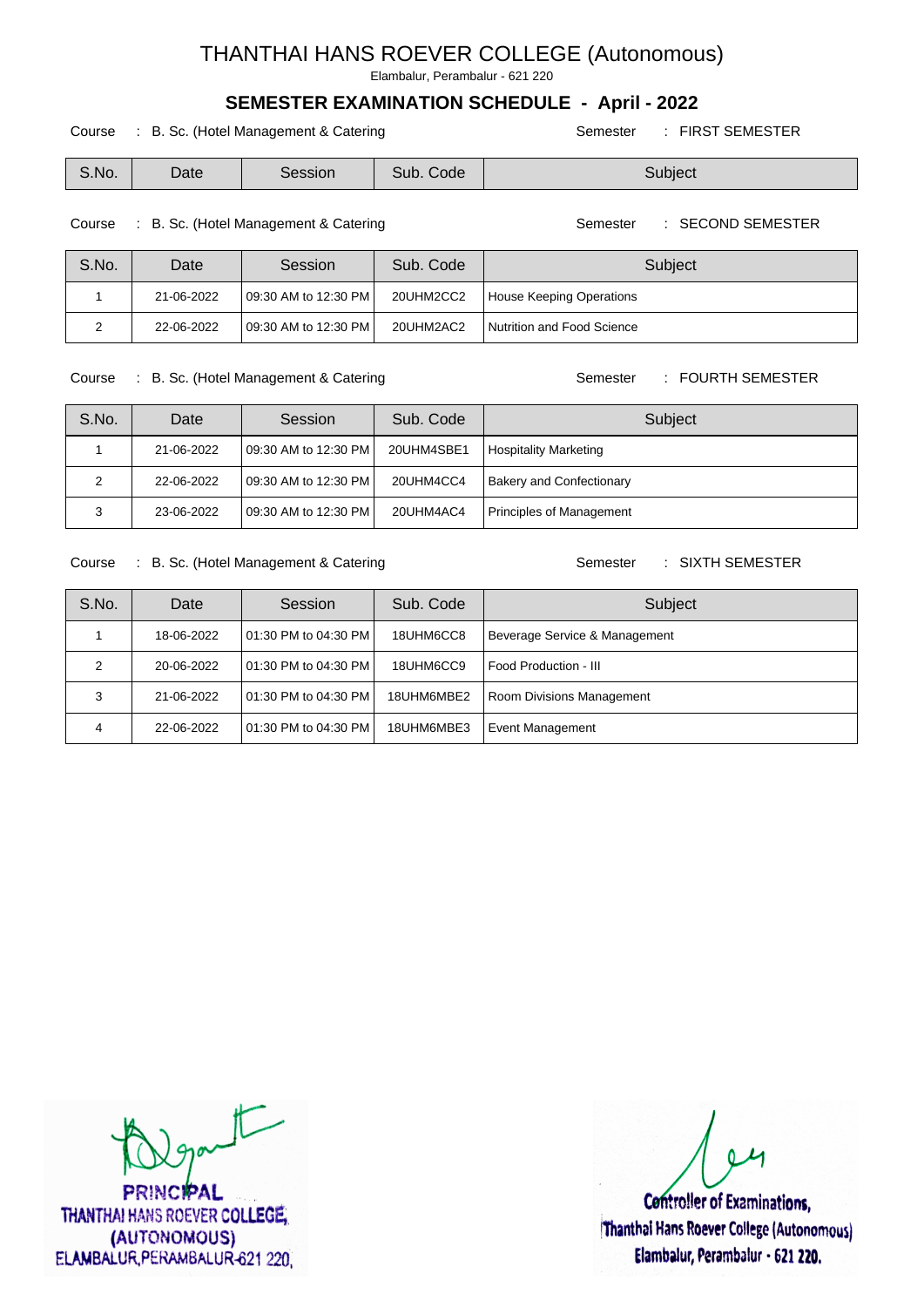Elambalur, Perambalur - 621 220

## **SEMESTER EXAMINATION SCHEDULE - April - 2022**

Course : B. Sc. (Visual Communication) Course : FIRST SEMESTER

| S.No. | Date       | Session                 | Sub. Code | Subject                                |
|-------|------------|-------------------------|-----------|----------------------------------------|
|       | 21-06-2022 | 101:30 PM to 04:30 PM I | 20UVC1CC1 | I Introduction to Visual Communication |

Course : B. Sc. (Visual Communication) Semester : SECOND SEMESTER

| S.No. | Date       | Session                 | Sub. Code | Subject                   |
|-------|------------|-------------------------|-----------|---------------------------|
|       | 21-06-2022 | 09:30 AM to 12:30 PM    | 20UVC2CC2 | <b>Advertising Basics</b> |
|       | 22-06-2022 | 109:30 AM to 12:30 PM I | 20UVC2AC2 | <b>Art Appreciation</b>   |

Course : B. Sc. (Visual Communication) Semester : THIRD SEMESTER

| S.No. | Date       | Session                  | Sub. Code | Subject                  |
|-------|------------|--------------------------|-----------|--------------------------|
|       | 21-06-2022 | 101:30 PM to 04:30 PM I  | 18UVC3AC3 | <b>Printing Process</b>  |
| _     | 27-06-2022 | l 01:30 PM to 04:30 PM l | 18UVC3CC3 | <b>Basic Photography</b> |

#### Course : B. Sc. (Visual Communication) Semester : FOURTH SEMESTER

S.No. Date Session Sub. Code Subject 1 | 21-06-2022 | 09:30 AM to 12:30 PM | 20UVC4SBE1 | PageMaker 2 | 22-06-2022 | 09:30 AM to 12:30 PM | 18UCS4SBE1 Pagemaker 3 | 22-06-2022 | 09:30 AM to 12:30 PM | 20UVC4CC4 | Film Appreciation 4 23-06-2022 09:30 AM to 12:30 PM 18UVC4CC4 Film Appreciation 5 23-06-2022 09:30 AM to 12:30 PM 20UVC4AC4 Media Culture Society 6 24-06-2022 09:30 AM to 12:30 PM 18UVC4AC4 Media Culture and Society

Course : B. Sc. (Visual Communication) Semester : FIFTH SEMESTER

| S.No. | Date       | Session                 | Sub. Code  | Subject              |
|-------|------------|-------------------------|------------|----------------------|
|       | 21-06-2022 | 109:30 AM to 12:30 PM I | 18UVC5CC6  | Media Law and Ethics |
| 2     | 23-06-2022 | 101:30 PM to 04:30 PM I | 18UCS5SBE2 | Corel Draw           |
| 3     | 25-06-2022 | 101:30 PM to 04:30 PM I | 18UVC5CC7  | l Media And Tourism  |
| 4     | 27-06-2022 | 109:30 AM to 12:30 PM I | 18UCS5SBE3 | Dream Weaver         |

part

RINCIPAL **THANTHAI HANS ROEVER COLLEGE.** (AUTONOMOUS) ELAMBALUR PERAMBALUR-621 220.

**Controller of Examinations.** Thanthal Hans Roever College (Autonomous) Elambalur, Perambalur - 621 220.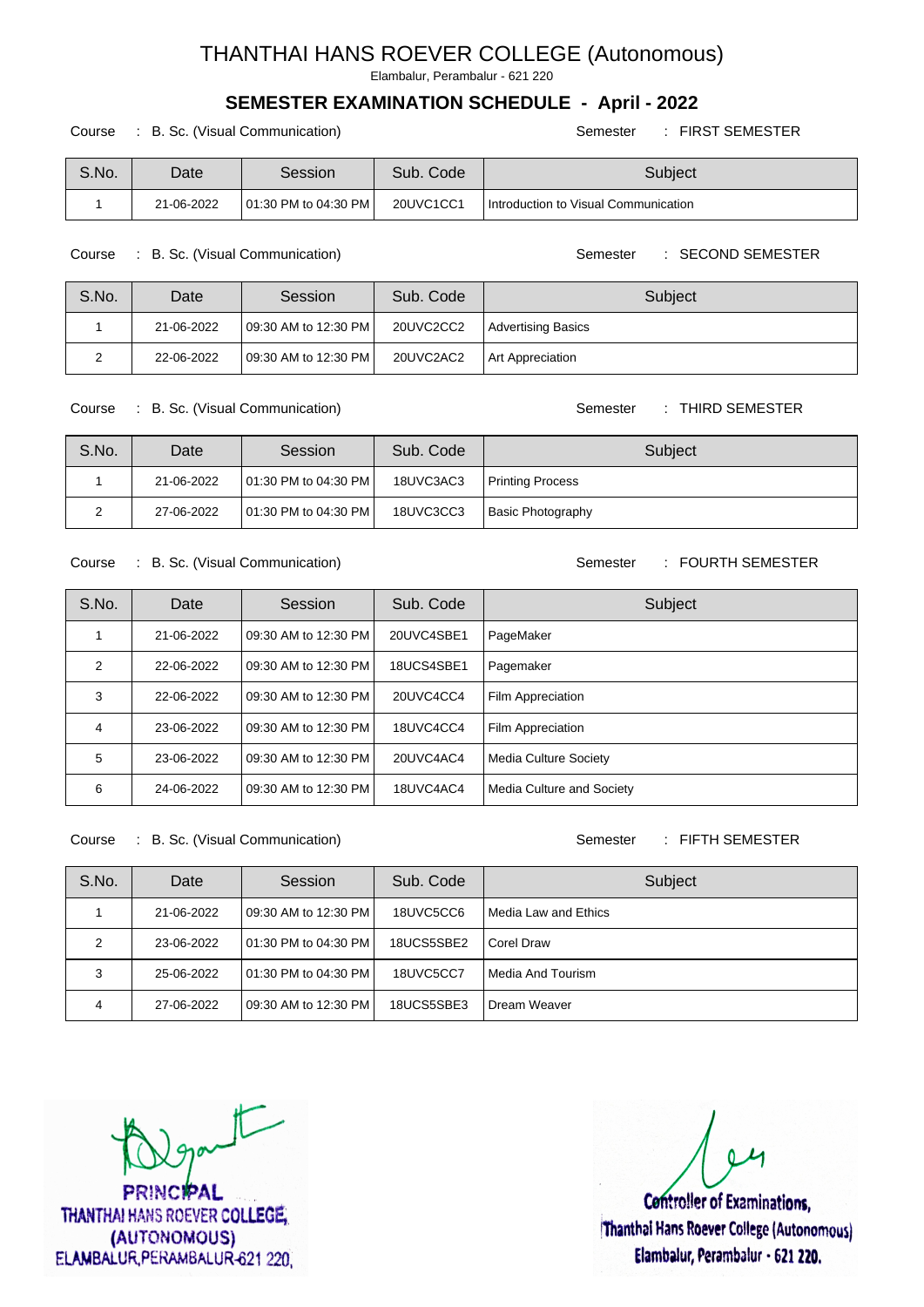#### Course : B. Sc. (Visual Communication) Semester : FIFTH SEMESTER

| S.No. | Date       | Session              | Sub. Code | Subject          |
|-------|------------|----------------------|-----------|------------------|
|       | 28-06-2022 | 09:30 AM to 12:30 PM | 18UVC5CC5 | Media Creativity |

Course : B. Sc. (Visual Communication) Semester : SIXTH SEMESTER

| S.No. | Date       | Session                 | Sub. Code | Subject                      |
|-------|------------|-------------------------|-----------|------------------------------|
|       | 18-06-2022 | 101:30 PM to 04:30 PM I | 18UVC6CC8 | l Media Research Orientation |
|       | 20-06-2022 | 101:30 PM to 04:30 PM I | 18UVC6CC9 | Public Relation              |

 $t$ 

**PRINCIPAL** THANTHAI HANS ROEVER COLLEGE, (AUTONOMOUS) ELAMBALUR, PERAMBALUR-621 220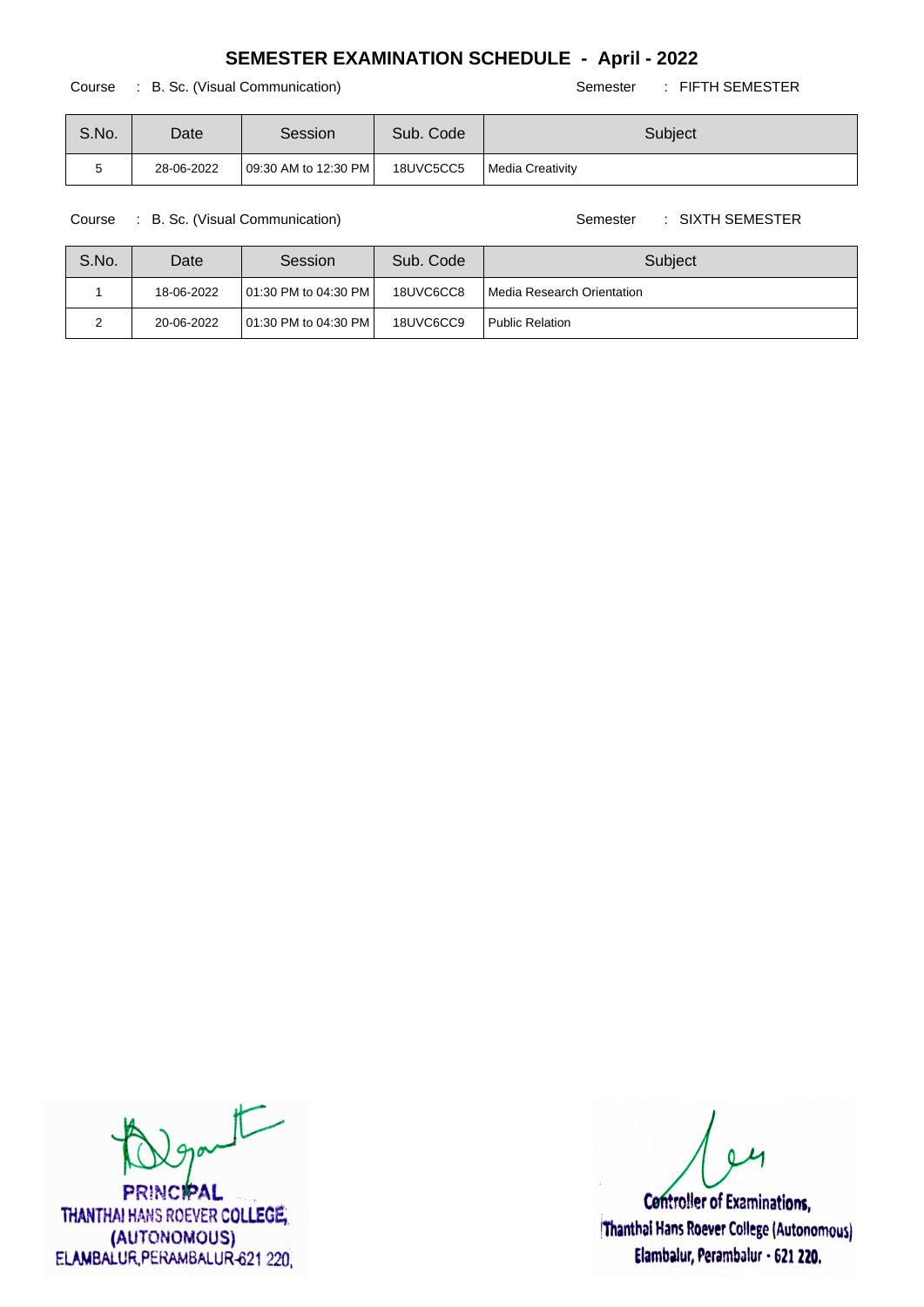Elambalur, Perambalur - 621 220

## **SEMESTER EXAMINATION SCHEDULE - April - 2022**

#### Course : B. Sc. (Botany) Semester : SECOND SEMESTER

| S.No. | Date       | Session                 | Sub. Code | Subject                                |
|-------|------------|-------------------------|-----------|----------------------------------------|
|       | 21-06-2022 | 109:30 AM to 12:30 PM I | 20UBO2CC2 | Plant Pathology and Plant Protection   |
|       | 22-06-2022 | 109:30 AM to 12:30 PM I | 20UZO2AC2 | Allied Zoology - II (Economic Zoology) |

Course : B. Sc. (Botany) Semester : FOURTH SEMESTER

| S.No. | Date       | Session                  | Sub. Code    | Subject                      |
|-------|------------|--------------------------|--------------|------------------------------|
|       | 21-06-2022 | 09:30 AM to 12:30 PM     | 20UBO4SBE1:1 | Mushroom Culture Technology  |
|       | 22-06-2022 | 09:30 AM to 12:30 PM     | 20UBO4CC4    | Plant Anatomy and Embryology |
|       | 23-06-2022 | l 09:30 AM to 12:30 PM l | 20UCH4AC4    | Allied Chemistry - II        |

#### Course : B. Sc. (Botany) Semester : SIXTH SEMESTER

| S.No. | Date       | Session               | Sub. Code  | Subject                                       |
|-------|------------|-----------------------|------------|-----------------------------------------------|
|       | 18-06-2022 | 101:30 PM to 04:30 PM | 18UBO6CC8  | Plant Physiology, Biochemistry and Biophysics |
|       | 20-06-2022 | 101:30 PM to 04:30 PM | 18UBO6CC9  | Plant Ecology and Phytogeography              |
| 3     | 21-06-2022 | 101:30 PM to 04:30 PM | 18UBO6MBE2 | Plant Breeding, Horticulture and Landscaping  |
| 4     | 22-06-2022 | 101:30 PM to 04:30 PM | 18UBO6MBE3 | Plant Biotechnology and Bioinformatics        |

 $\sqrt{2}$ 

**PRINCIPAL** THANTHAI HANS ROEVER COLLEGE, (AUTONOMOUS) ELAMBALUR, PERAMBALUR-621 220